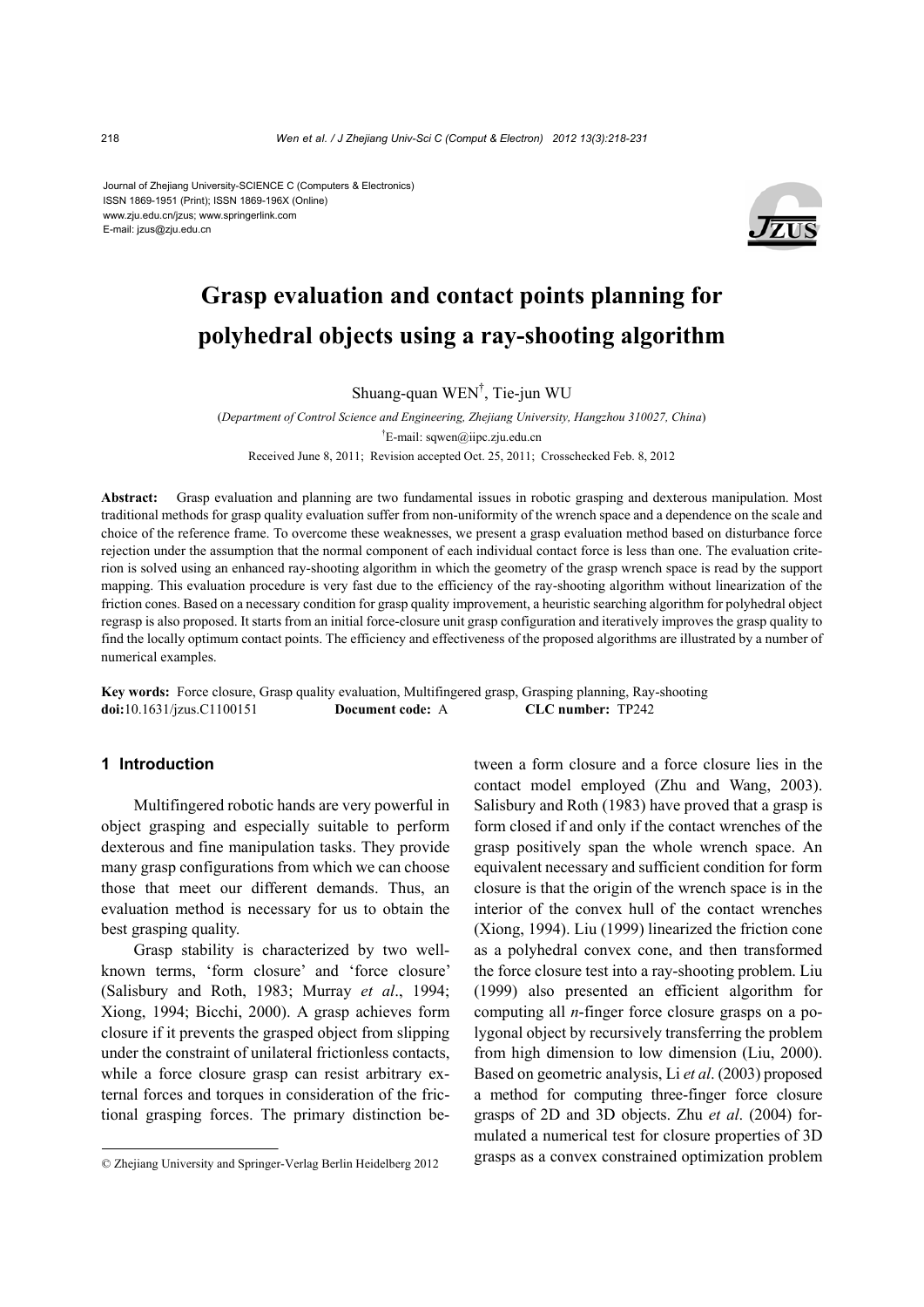without linearization of the friction cones.

The qualitative tests described above are designed to check whether a grasp is closed or not. A metric index expressing the grasp quality is needed for quantitative grasp analysis and optimal grasp planning. Ferrari and Canny (1992) measured grasp quality by the radius of the largest sphere centered at the origin and fully contained in the convex hull of the primitive wrenches. This quality is a widely used criterion and is sometimes referred to as the largest ball criterion (Suárez *et al*., 2006). After that, a quality measure based on decoupled wrenches (Mirtich and Canny, 1994) was developed to remedy the non-uniformity of the wrench space. Another shortcoming of the largest ball criterion is its dependence on the coordinate system of the grasped object. Thus, Teichmann (1996) proposed a measure based on the radius of the largest origin-centered balls among all possible translations of the object coordinate system. Borst *et al*. (2004) introduced a physically motivated description of a general task wrench space (TWS) based on an object wrench space (OWS) and presented a quality measure which overcame the problems of the non-uniform wrench space. Strandberg and Wahlberg (2006) presented a method for grasp evaluation based on disturbance force rejection. Their approach not only included both task and object geometry information but also overcame the dependence on the scale and choice of the reference frame. Suárez *et al*. (2006) summarized 22 different quality measures in the grasp literature and divided them into two groups: measures associated with contact position and measures associated with hand configuration. One way to choose a global optimal grasp is to rank grasps according to each of the measures and then to combine them into a single measure (Chinellato *et al*., 2003).

As for grasp planning, most approaches have been based on iterative searching algorithms. Ding *et al*. (2001b) proposed an algorithm to find a force closure grasp by iteratively minimizing the distance between the origin and the centroid of the primitive contact wrenches along the local search direction in each step. Based on the concept of 'Q distance', the constrained optimization (Zhu *et al*., 2001), the descent searching algorithm (Zhu and Wang, 2003), and the genetic algorithm (Phoka *et al*., 2006) were designed to plan optimal grasp. Other heuristic searching algorithms can be found in the literature (Ding *et al*., 2001a; Liu *et al*., 2004; Roa and Suárez, 2009). Grasp planning can be formulated as an optimization problem, and then solved directly using a standard optimization toolbox. Mangialardi *et al*. (1996) determined the optimal grip points with minimal grasping forces by solving an optimization problem with nonlinear constraints. Mantriota (1999) then modified it to minimize the friction coefficient needed to ensure contact stability in the presence of a generic disturbing external force. Watanabe and Yoshikawa (2007) treated grasp planning as an optimization problem from the viewpoint of decreasing the magnitudes of the contact forces needed to balance all the wrenches in a required wrench set. More recently, Zheng and Qian (2009) proposed two nonlinear optimization problems to minimize the maximal predefined distance between the origin and the surface of all non-negative linear combinations of the primitive contact wrench sets.

In this paper, we extend Strandberg and Wahlberg's grasp evaluation method to a more natural and better grasp wrench space. After careful study we adapt the fast ray-shooting algorithm (Zheng *et al*., 2010) for use in grasp evaluation. A necessary condition for grasp quality improvement is also presented in this paper. Based on this condition, a heuristic planning algorithm for polyhedral object regrasp is also proposed. Our grasp evaluation method inherits all the benefits from Strandberg and Wahlberg's method with additional benefits as follows:

1. The grasp quality calculated using our evaluation method is more accurate because linearization of friction cones is not needed.

2. It can apply to a soft finger contact model because the geometry of the grasp wrench space is read by the support mapping in the ray-shooting algorithm.

Table 1 lists the notations to facilitate reading.

## **2 Preliminaries**

## **2.1 Grasp mapping**

Consider a rigid object fixed with an object coordinate frame grasped by *m* frictional point contacts. Set a local contact coordinate frame whose first principal axis orientation is the inward normal direction at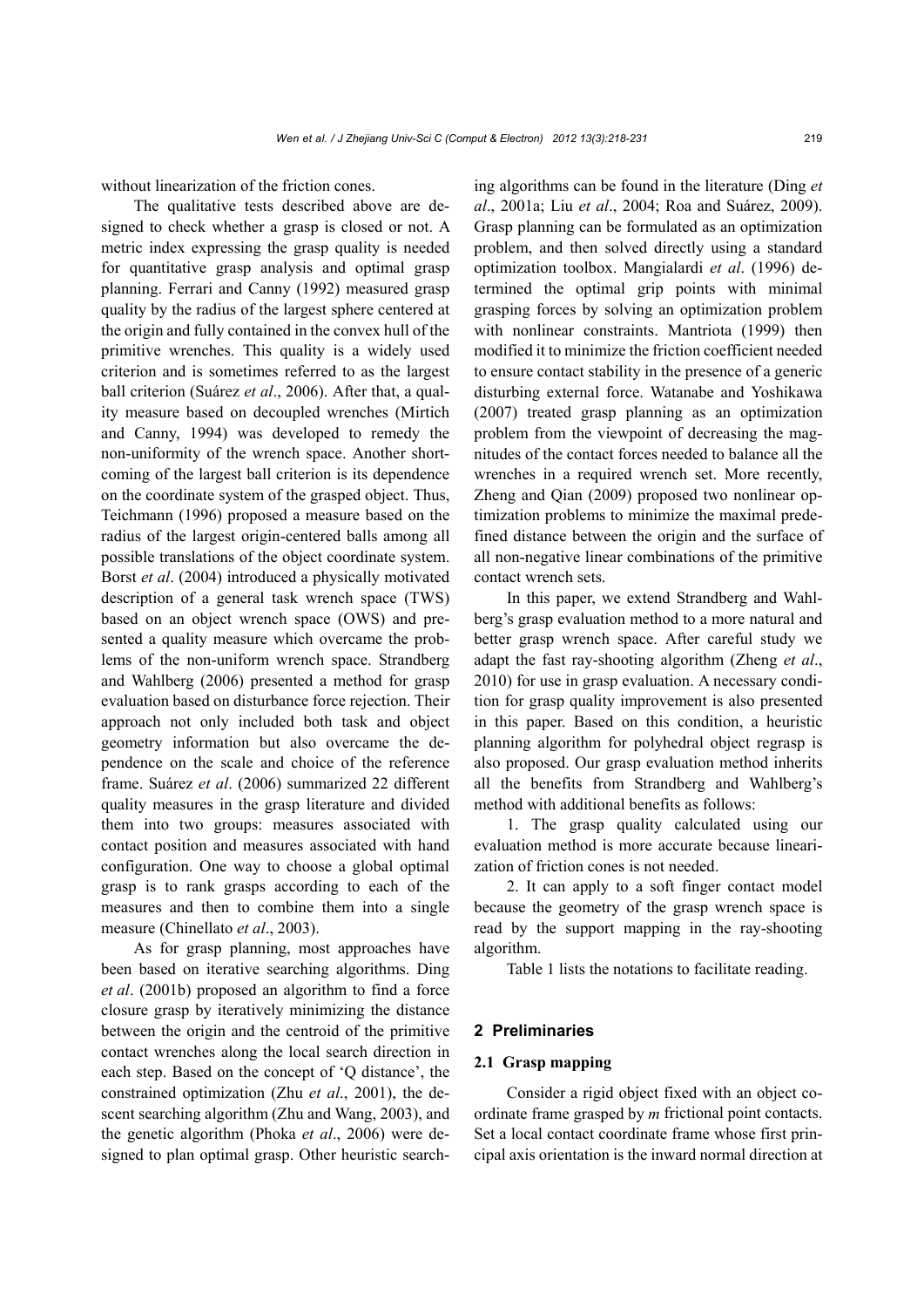**Table 1 Notations used in this paper** 

| Parameter                      | Meaning                                                                                                                |
|--------------------------------|------------------------------------------------------------------------------------------------------------------------|
| $\boldsymbol{m}$               | Number of contacts                                                                                                     |
| $f_i$                          | Contact force at contact i                                                                                             |
| $\mu_i$                        | Static friction coefficient at contact <i>i</i>                                                                        |
| $FC_i$                         | Friction cone for contact i                                                                                            |
| τ                              | Torque vector                                                                                                          |
| w                              | Total resultant wrench                                                                                                 |
| d                              | Dimensionality of the wrench space. $d=3$ and                                                                          |
|                                | $d=6$ for 2D and 3D grasps, respectively                                                                               |
| $r_i$                          | Position of contact i                                                                                                  |
| $\boldsymbol{R}_i$             | Relative orientation of the <i>i</i> th local contact<br>coordinate frame with respect to (w.r.t.) the<br>object frame |
| $\bm{G}_i$                     | Grasp matrix for the <i>i</i> th contact                                                                               |
| $[r_i]_{\times}$               | Cross product matrix for vector $r_i$                                                                                  |
| $\overline{A}$                 | A compact set in $\mathbb{R}^d$                                                                                        |
| $\mathrm{co}A$                 | Convex hull of $A$                                                                                                     |
| R                              | A ray from the origin through another point $q$                                                                        |
| S                              | Intersection of the boundary of coA by the<br>ray $R$                                                                  |
| $h_{\text{coA}}(u)$            | Support function of coA w.r.t. $\mathbf{u} \in \mathbb{R}^d$                                                           |
| $s_{\text{coA}}(u)$            | Support mapping of co $A$ w.r.t. $\boldsymbol{u}$                                                                      |
| 0                              | Origin of a space or zero matrix                                                                                       |
| int()                          | The interior of a set                                                                                                  |
| $V_0$                          | An initial set containing $d+1$ affinely independ-                                                                     |
|                                | ent points in co <i>A</i> . $V_0 = \{a_1, a_2, \dots, a_{d+1}\}\$                                                      |
| $\mathrm{co}F_i$               | The <i>i</i> th facet of co $V_0$ . $F_i = \{a_1, a_2, \dots, a_{i-1}, a_{i+1}, a_i\}$                                 |
|                                | $\cdots$ , $a_{d+1}$ }                                                                                                 |
| $W_i$                          | Grasp wrench set for contact i                                                                                         |
| W                              | Total unit grasp wrench set                                                                                            |
| $w_0$                          | Offset wrench generated by gravity                                                                                     |
| $\boldsymbol{w}_\mathrm{d}$    | Disturbance wrench                                                                                                     |
| $W_{\rm d}$                    | Disturbance wrench set                                                                                                 |
| $e_i$                          | A fixed direction for unit disturbance force                                                                           |
| $P(e_i)$                       | A set that contains those points on the object                                                                         |
|                                | surface with $e_i$ on their friction cones                                                                             |
| $\rho$                         | Magnitude of the disturbance force                                                                                     |
| $\rho^*(e_i)$                  | Maximum magnitude for the disturbance force<br>$e_i$ the grasp can resist                                              |
|                                | Final grasp quality                                                                                                    |
| $\rho_{\rm m}$<br>$w_T$        | A general transformation of $W$                                                                                        |
| $f_{\scriptscriptstyle \rm n}$ | Normal contact force. $f_n = [1 \ 0]^T$ and $f_n = [1 \ 0 \ 0]^T$                                                      |
|                                | for 2D and 3D grasps, respectively                                                                                     |
| G                              | Total grasp matrix. $\boldsymbol{G} = [\boldsymbol{G}_1 \ \boldsymbol{G}_2 \ \cdots \ \boldsymbol{G}_m]^T$             |
| $w_c$                          | Average wrench generated by all normal contact                                                                         |
|                                | forces at each contact                                                                                                 |
| $\ \cdot\ $                    | 2-norm of a vector                                                                                                     |
| $\varepsilon, \sigma$          | Termination tolerances in the ray-shooting and                                                                         |
|                                | heuristic regrasp planning algorithms,                                                                                 |
|                                | respectively                                                                                                           |
| $n_{\text{max}}$               | Maximum iteration in the heuristic regrasp                                                                             |
|                                | planning algorithm                                                                                                     |
| χ                              | An assigned parameter in the heuristic regrasp                                                                         |
|                                | planning algorithm                                                                                                     |

the *i*th contact. Then the contact force  $f_i$  can be expressed in the local contact coordinate frame as  $f_i = [f_{xi} f_{yi} f_{zi}]^T$  or  $f_i = [f_{xi} f_{yi}]^T$  for 3D and 2D grasps, respectively. We set the upper bound of normal force component  $f_{xi}$  to 1 for convenience and let  $\mu_i$ denote the static friction coefficient at contact *i*. To avoid separation and slip at each contact, *fi* must lie in the friction cone FC*i*, which can be expressed by

$$
\text{FC}_{i} = \begin{cases} \left\{ f_{i} \mid 0 \le f_{xi} \le 1, \sqrt{f_{yi}^{2} + f_{zi}^{2}} \le \mu_{i} f_{xi} \right\}, & \text{(3D)}\\ \left\{ f_{i} \mid 0 \le f_{xi} \le 1, -\mu_{i} f_{xi} \le f_{yi} \le \mu_{i} f_{xi} \right\}. & \text{(2D)} \end{cases}
$$

When combining force and torque vectors  $f$  and  $\tau$  to form a wrench of  $w=[f^T \ \tau^T]^T$ , the total resultant wrench applied on the object by the *m* frictional point contacts is

$$
w = \sum_{i=1}^{m} G_i f_i.
$$
 (2)

Here,  $G_i$  is the grasp matrix at contact *i*. Let  $r_i$  and  $R_i$  $(i=1, 2, \cdots, m)$  be the position of contact *i* and the relative orientation of the *i*th local contact coordinate frame, respectively, with respect to (w.r.t.) the object reference frame. Let  $r_i = [x_i \ y_i]^T$  and  $r_i = [x_i \ y_i \ z_i]^T$  represent 2D and 3D grasps, respectively. We have

$$
G_i = \begin{bmatrix} R_i \\ [r_i]_k R_i \end{bmatrix}, \tag{3}
$$

where  $[r_i]_{\times}$  is a cross product matrix satisfying  $r_i \times f_i = [r_i] \times f$  for any force vector *f*. We have  $[r_i] \times [-r_i y_i]$ for 2D grasps, while for 3D grasps, we have a skewed symmetric matrix defined as

$$
\begin{bmatrix} \mathbf{r}_i \end{bmatrix}_x = \begin{bmatrix} 0 & -z_i & y_i \\ z_i & 0 & -x_i \\ -y_i & x_i & 0 \end{bmatrix} . \tag{4}
$$

# **2.2 Ray-shooting problem**

Let *A* denote a compact set in  $\mathbb{R}^d$ , and co*A* the convex hull of *A*. Let  $R = \{ \lambda q \mid \lambda \geq 0, q \in \mathbb{R}^d \}$  be a ray emanating from the origin through another point *q*. The ray-shooting problem (Zheng *et al*., 2010) is to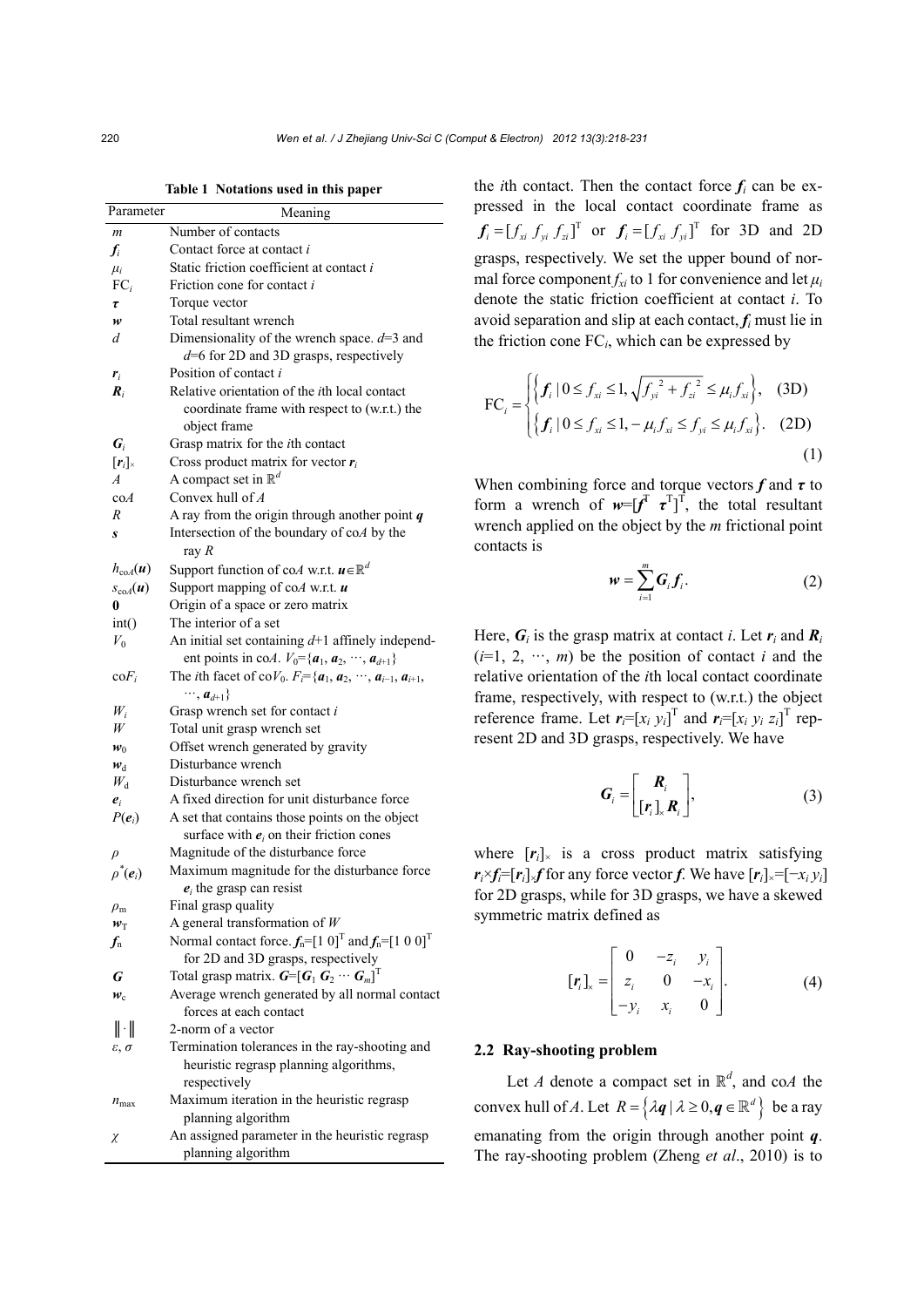determine the intersection of the boundary of co*A* by this ray, denoted by *s*. A support function of co*A*,  $h_{\text{coA}}$ :  $\mathbb{R}^d$   $\rightarrow$   $\mathbb{R}$ , is defined by

$$
h_{\text{coA}}(\boldsymbol{u}) = \max_{\boldsymbol{a}\in\text{coA}} \boldsymbol{u}^{\text{T}} \boldsymbol{a},\tag{5}
$$

where  $\boldsymbol{a} \in \mathbb{R}^d$ . The support mapping  $s_{\text{co}}A(\boldsymbol{u})$  is a point in co*A* satisfying  $h_{\text{coA}}(\boldsymbol{u}) = \boldsymbol{u}^{\text{T}} s_{\text{coA}}(\boldsymbol{u})$ .

Zheng *et al.* (2010) presented hitherto the fastest *d*-dimensional algorithm for solving the ray-shooting problem. We retell their approach briefly here. Suppose  $0 \in \text{int}(\text{co}A)$ , where 0 is the origin and int() denotes the interior of a set (Fig. 1). Let  $V_0 = \{a_1, a_2, \dots, a_n\}$  $a_{d+1}$ } be an initial set containing  $d+1$  affinely independent points in coA and satisfying  $0 \in \text{int}(coV_0)$ . Let  $F_i = \{a_1, a_2, \dots, a_{i-1}, a_{i+1}, \dots, a_{d+1}\}.$  Then co $F_i$  is the *i*th facet of co*V*<sub>0</sub>. Let  $c = W_i^{-1}q$ , where  $W_i = [a_1, a_2, \cdots, a_n]$ *a*<sub>*i*−1</sub>, *a*<sub>*i*+1</sub>, ···, *a*<sub>*d*+1</sub>]∈ $\mathbb{R}^{d \times d}$ . Let min(*c*) and sum(*c*) denote the minimum and the sum, respectively, of components of *c*. Then it is easy to verify that the ray *R* intersects co $F_i$  if and only if min( $c$ )≥0 and the intersection point  $s_0 = q/\text{sum}(c)$ . Let  $\text{co}F_{\overline{t}}$  denote the intersection facet of  $\cos V_0$  with the ray *R*. The outward normal vector of  $\cos F$ <sub>i</sub> can be calculated by  $\mathbf{u}_0 = \mathbf{W}_i^{-T} \mathbf{x}_d$ , where  $\mathbf{x}_d = [1 \ 1 \ \cdots \ 1]^T \in \mathbb{R}^d$ . Then a new simplex  $coV_1$  can be constructed using  $coF_{\overline{i}}$  and the support mapping  $s_{\text{coA}}(\boldsymbol{u}_0)$ . A new round of iteration can be started to find a new intersection point  $s_1$  on the facet of co $V_1$  and the sequence  $\{s_i\}$  is convergent to the intersection point *s*. In practice, the iterations can stop when  $h_{\text{coA}}(\boldsymbol{u}_i)$ −1< $\varepsilon$ , where  $\varepsilon$  is the termination tolerance. The last  $u_i$  can be adopted as the outward normal of co*A* at *s*.

## **3 Grasp quality index**

Strandberg and Wahlberg (2006) measured the grasp's quality by its ability to resist disturbance forces. They linearized the friction cone  $FC_i$  as a *k*-sided pyramid and then defined the unit grasp wrench space (UGWS) as the convex combination of all the linearized primitive wrenches, for simplification. The UGWS limits the sum of all the normal force components to less than one. Strandberg and Wahlberg (2006) also stated that a more natural way



**Fig. 1 Illustration of the ray-shooting problem (Zheng** *et al***., 2010)**

## The problem is to find the intersection point *s* on the boundary of co*A* with *R*, which is the ray emitting from the origin and passing through a given point  $q$ .  $u_0$ ,  $u_1$ , and  $u_2$  are outward normals to the facets of simplexes  $coV_0$ ,  $coV_1$ , and co*V*2, respectively, hit by *R*

to represent UGWS was as the convex combination of the Minkowski sum of primitive wrenches. This representation is also better for evaluating grasp quality (Zheng and Qian, 2006), but the heavy computation required prevented them from doing so. In this section, their grasp measure is extended to the more natural and better grasp wrench space without linearizing the friction cones.

Let  $W_i$  be the grasp wrench set for contact  $i$ , which comprises all the wrenches generated by  $f_i \in FC_i$ . It is the image of  $FC_i$  under the mapping  $G_i$ into the wrench space  $\mathbb{R}^d$  and we denote it by  $W_i = G_i$ (FC<sub>i</sub>) (Zheng and Qian, 2009). Then the total unit grasp wrench set composed of all the *m* grasps is

$$
W = \sum_{i=1}^{m} \boldsymbol{G}_i(\mathrm{FC}_i). \tag{6}
$$

It is well known that a grasp is force-closure if and only if  $0 \in \text{int}(coW)$ . Let  $w_0$  denote an offset wrench generated by gravitational force and  $w_d$  be the disturbance wrench arising from unknown forces acting on the object surface. For equilibrium, we have  $w_d + w_0 + \sum_{i=1}^m G_i f_i = 0$ . Let  $W_d$  denote the disturbance wrench set. Then a unit grasp can equilibrate all the disturbance forces if and only if

$$
-W_{d} \subset \text{co}(W + \{\mathbf{w}_{0}\}).\tag{7}
$$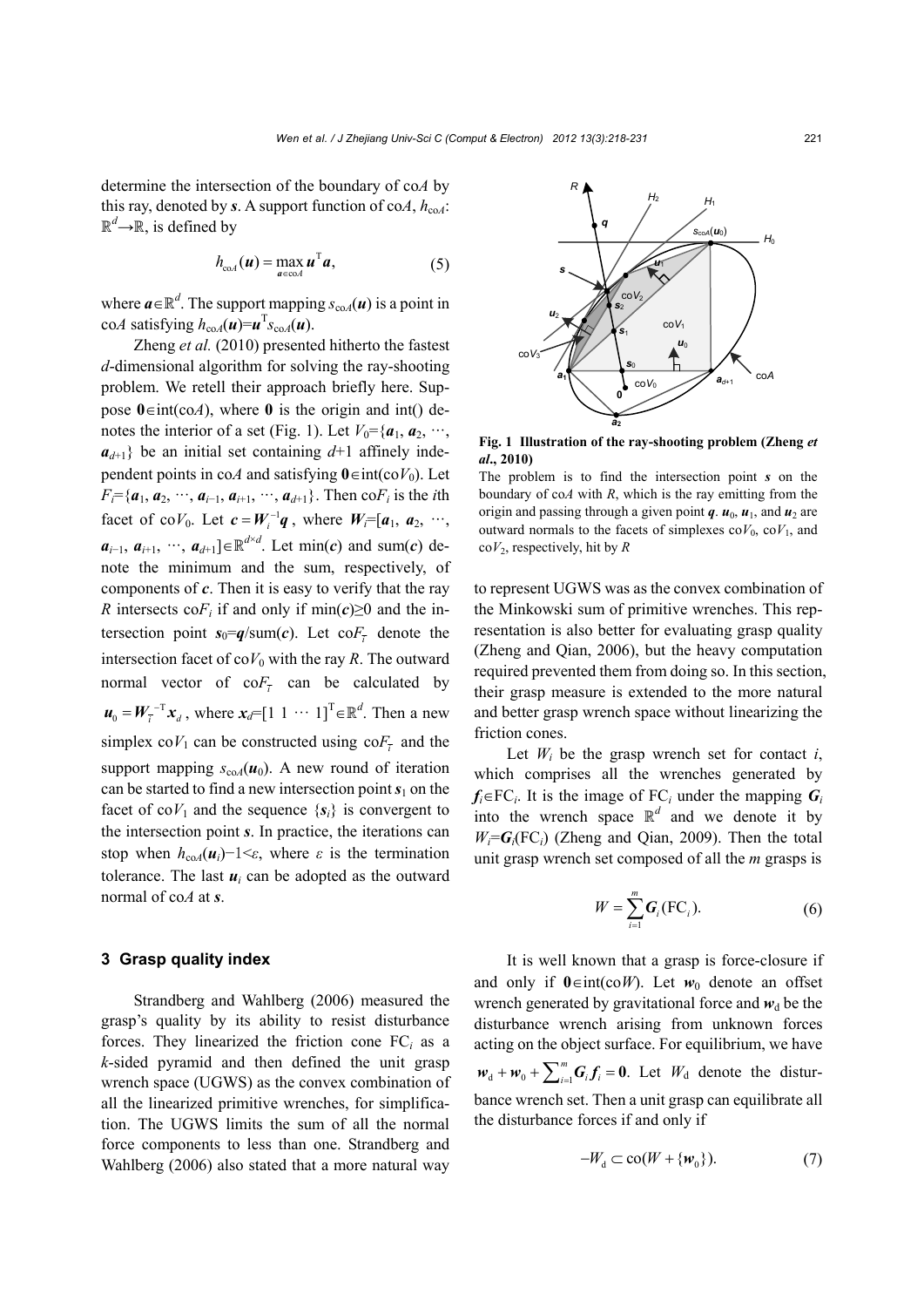Supposing the magnitudes of disturbance wrenches in  $W_d$  are infinitely small, a unit grasp can equilibrate all disturbance wrenches if and only if  $0 \in \text{int}(\text{co}\{W+w_0\})$ . We define a grasp as a forceclosure unit grasp if and only if  $0 \in \text{int}(\cos{\{W+w_0\}})$ . Note that it is different from the commonly used term 'force-closure' because the magnitude of normal force for each contact is limited and an offset wrench  $w_0$  is associated here.

The disturbance wrench set  $W_d$  can be modeled by the entire disturbance wrenches arising from all possible pure forces acting on the surface of the grasped object. Let a unit vector  $e_i$  denote a fixed direction for the disturbance force. Then the disturbance force  $\rho e_i$  acting on all possible points on the grasped object will generate a subset of  $W_d$ . Here,  $\rho$  is a dimensionless scalar representing the magnitude of the disturbance force, and 'possible points' refers to points on the surface of the grasped object where  $e_i$  is inside each friction cone of those points. Let  $P(e_i)$  be a point set that contains all the possible points for the fixed direction  $e_i$ , and  $\rho^*(e_i)$  the maximum magnitude of the disturbance force in the direction of  $e_i$  that the grasp can resist, no matter where the disturbance force is applied. From Eq. (7), we can define  $\rho^*(e_i)$  as the solution to a min-max problem formulated as

$$
\rho^*(e_i) = \min_{r \in P(e_i)} \max \left\{ \rho \mid -\rho \begin{bmatrix} e_i \\ [r]_e e_i \end{bmatrix} \in \text{co}(W + \{w_0\}) \right\}.
$$
\n(8)

We adopt the minimum  $\rho^*(e_i)$  among all the disturbance force directions as the final grasp quality, i.e.,

$$
\rho_{\mathsf{m}} = \min_{\mathsf{e}_i} \rho^*(\mathsf{e}_i). \tag{9}
$$

It is obviously impractical to calculate all the disturbance force directions; thus, we need to discretize these directions. A simple discretization could be done by uniformly sampling sufficient points on the unit circle and the unit sphere, for 2D and 3D grasps, respectively. Let *n* denote the number of discrete directions. For 2D grasps, we can express *ei*=  $\left[\cos(2\pi i/n) \sin(2\pi i/n)\right]^{T}$  (*i*=1, 2, ···, *n*), explicitly. For 3D grasps,  $e_i = [\cos\varphi_i \sin\theta_i \sin\varphi_i \sin\theta_i \cos\theta_i]^T$ , where 0≤*θi*≤π, 0≤*φi*≤2π, and *i*=1, 2, ···, *n*.

In general, all the points in  $P(e_i)$  need to be investigated to solve the min-max problem (8). However, when the grasped object is a polyhedron, the number of points to be investigated can be reduced based on the following theorem, similar to that presented by Strandberg and Wahlberg (2006).

**Theorem 1** For polyhedral objects grasped by a force-closure unit grasp, the worst point on the object attacked by a disturbance force is a vertex.

**Proof** We assume all the faces of the polyhedral objects are convex because nonconvex faces can be decomposed into a number of convex polygons. A point  $r_k$  on the *k*th convex face can be written as a convex combination of its vertices, i.e.,

$$
\mathbf{r}_{k} = \sum_{j=1}^{N_{k}} \beta_{kj} \mathbf{v}_{kj}, \ \sum_{j=1}^{N_{k}} \beta_{kj} = 1, \ \beta_{kj} \ge 0, \tag{10}
$$

where  $v_{k1}, v_{k2}, \dots, v_{kN_k}$  are the vertices of the *k*th convex face and  $N_k$  is the number of these vertices. Obviously, all these  $N_k$  vertices belong to the vertices of the grasped object. Let  $w_{i,j}^k$  denote the wrench generated by a unit disturbance force acting on the vertex  $v_{k,j}$  along the direction of  $e_i$ , that is,

$$
\boldsymbol{w}_{i,j}^k = \begin{bmatrix} \boldsymbol{e}_i \\ [\boldsymbol{v}_{k,j}]_{\times} \boldsymbol{e}_i \end{bmatrix} .
$$
 (11)

Let  $\rho_i^k = \min_{j=1,2,\cdots,N_k} \rho_{i,j}^k$  $\rho_i^k = \min_{j=1,2,\cdots,N_k} \rho_{i,j}^k$ , where  $\rho_{i,j}^k$  is defined by

$$
\rho_{i,j}^k = \max\left\{\rho | -\rho \mathbf{w}_{i,j}^k \in \text{co}(W + \{\mathbf{w}_0\})\right\}.
$$
 (12)

Note that  $\rho_{i,j}^k$  is positive because the grasp is a force-closure unit grasp, and  $-\rho_i^k w_{i,j}^k \in \text{co}(W + \{w_0\})$ ,  $j=1, 2, \dots, N_k$ . From Eqs. (10), (11), and (4), the wrench  $w_{ki}$  generated by a unit disturbance force  $e_i$  on the point  $r_k$  can be represented by

$$
\boldsymbol{w}_{ki} = \begin{bmatrix} \boldsymbol{e}_i \\ \begin{bmatrix} \boldsymbol{r}_k \end{bmatrix}_{\mathbf{e}_i} \end{bmatrix} = \sum_{j=1}^{N_k} \beta_{kj} \boldsymbol{w}_{i,j}^k, \quad \sum_{j=1}^{N_k} \beta_{kj} = 1, \ \beta_{kj} \ge 0. \quad (13)
$$

From Eq.  $(13)$ , we can easily conclude that  $-\rho_i^k w_{ki} \in \text{co}(W + \{w_0\})$  because it is a convex combination of a point set  $\{-\rho_i^k w_{i,j}^k\}$  in the wrench space. Thus, we have  $\max \{ \rho \mid -\rho w_{ki} \in \text{co}(W + \{w_0\}) \} \ge \rho_i^k$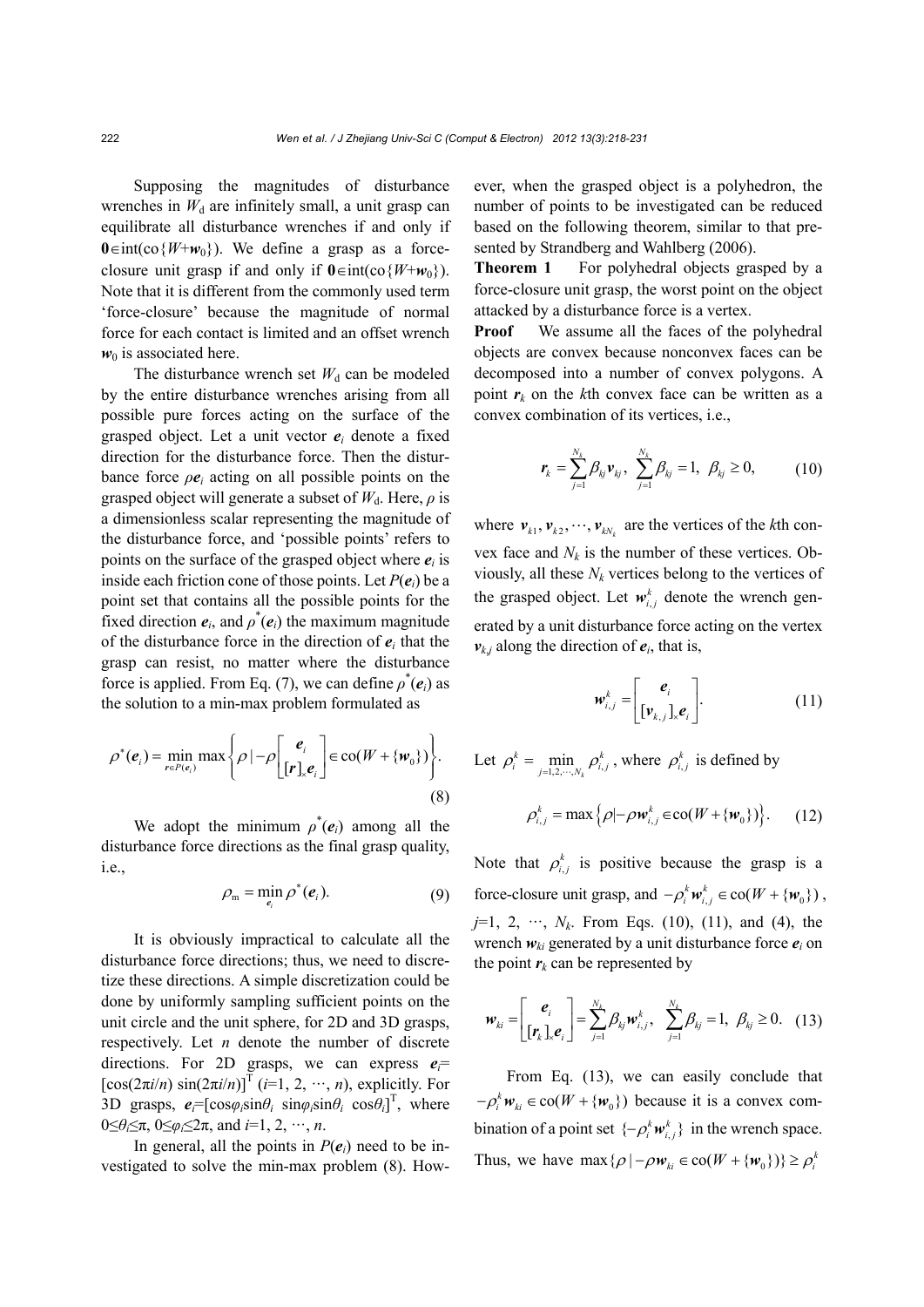and further conclude that only the vertices in  $P(e_i)$  can be the candidate solution to Eq. (8). Therefore, the worst point of attack by a disturbance force among all directions is a vertex of the grasped object.

#### **4 Grasp evaluation procedure**

The min-max problem (8) can be treated as a ray-shooting problem. The primary ray-shooting algorithm proposed by Zheng *et al.* (2010) is very efficient, even in high dimensions, such as the 6D wrench space of 3D grasps. However, some remedies or improvements can be made to complete the algorithm in our application described above. In this section, we propose an enhanced ray-shooting algorithm solution and present all the calculation issues.

## **4.1 Support function and mapping**

It is necessary to calculate the support function and mapping of  $W + \{w_0\}$  to solve the min-max problem (8). The following properties for support functions and mappings are useful in reducing the computation.

**Theorem 2** Assume *W*, *W*<sub>1</sub>, *W*<sub>2</sub>, ···, *W<sub>m</sub>* $\subset \mathbb{R}^d$  and FC $\subset \mathbb{R}^m$  are compact sets and *G* is a real  $d \times m$  matrix. Then the following equations hold (Gilbert and Foo, 1990; Zheng and Chew, 2009):

(a) 
$$
h_{c_0W}(\mathbf{u}) = h_W(\mathbf{u}), s_{c_0W}(\mathbf{u}) = s_W(\mathbf{u}).
$$
  
\n(b)  $h_{W_1 + W_2 + \dots + W_m}(\mathbf{u}) = h_{W_1}(\mathbf{u}) + h_{W_2}(\mathbf{u}) + \dots + h_{W_m}(\mathbf{u}),$   
\n $s_{W_1 + W_2 + \dots + W_m}(\mathbf{u}) = s_{W_1}(\mathbf{u}) + s_{W_2}(\mathbf{u}) + \dots + s_{W_m}(\mathbf{u}).$ 

(c) 
$$
h_{G(\text{FC})}(u) = h_{\text{FC}}(G^{\text{T}}u), s_{G(\text{FC})}(u) = G_{S_{\text{FC}}}(G^{\text{T}}u).
$$

Let  $W_T = W + \{w_T\}$ , where  $w_T$  denotes a general transformation of *W* in the wrench space. From Theorem 2, we can calculate the support function and mapping of  $coW_T$  as

$$
h_{\text{co}\mathit{W}_{\text{T}}}(\boldsymbol{u}) = \sum_{i=1}^{m} h_{\text{FC}_i}(\boldsymbol{G}_i^{\text{T}}\boldsymbol{u}) + \boldsymbol{w}_{\text{T}}^{\text{T}}\boldsymbol{u},\tag{14}
$$

$$
S_{\text{co}\mathcal{W}_{\text{T}}}(\boldsymbol{u}) = \sum_{i=1}^{m} \boldsymbol{G}_{i} S_{\text{FC}_{i}}(\boldsymbol{G}_{i}^{\text{T}} \boldsymbol{u}) + \boldsymbol{w}_{\text{T}}.
$$
 (15)

The support mapping is not unique in some special cases, and we select one of these support mappings for the special cases in the following calculation. Let  $x_i = G_i^T u$ . Then for 2D grasps,  $x_i = [x_i]$  $y_i$ <sup>T</sup>, we set

$$
h_{\text{FC}_i}(\mathbf{x}_i) = \max\{0, x_i \pm \mu_i y_i\},\tag{16}
$$

$$
s_{\text{FC}_i}(\boldsymbol{x}_i) = \begin{cases} \begin{bmatrix} 0 & 0 \end{bmatrix}^\text{T}, & h_{\text{FC}_i}(\boldsymbol{x}_i) = 0, \\ \begin{bmatrix} 1 & \mu_i \end{bmatrix}^\text{T}, & h_{\text{FC}_i}(\boldsymbol{x}_i) > 0, y_i > 0, \\ \begin{bmatrix} 1 & -\mu_i \end{bmatrix}^\text{T}, & \text{otherwise.} \end{cases}
$$
 (17)

For 3D grasps,  $x_i = [x_i \, y_i \, z_i]^T$ , let  $\alpha_i = \sqrt{y_i^2 + z_i^2}$ . We have

$$
h_{\text{FC}_i}(\mathbf{x}_i) = \max\{0, x_i + \mu_i \alpha_i\},\tag{18}
$$

$$
s_{\text{FC}_i}(\mathbf{x}_i) = \begin{cases} \begin{bmatrix} 0 & 0 & 0 \end{bmatrix}^{\text{T}}, & h_{\text{FC}_i}(\mathbf{x}_i) = 0, \\ \begin{bmatrix} 1 & 0 & 0 \end{bmatrix}^{\text{T}}, & h_{\text{FC}_i}(\mathbf{x}_i) > 0, \alpha_i = 0, \\ \begin{bmatrix} 1 & \mu_i y_i / \alpha_i & \mu_i z_i / \alpha_i \end{bmatrix}^{\text{T}}, \text{ otherwise.} \end{cases}
$$
 (19)

### **4.2 Grasp evaluation algorithm**

It should be checked whether  $0 \in \text{int}(\text{co}W_T)$  before implementing the ray-shooting algorithm to the min-max problem (8). Let  $f_n = [1 \ 0 \ 0]^T$  and  $f_n = [1 \ 0]^T$ for 3D and 2D grasps, respectively. It can be proved that  $w_c$  given below lies in the interior of co*W* if and only if  $G=[G_1 G_2 \cdots G_m]$  is of full row rank (Zhu *et al.*, 2004):

$$
\boldsymbol{w}_{\rm c} = \frac{1}{m} \sum_{i=1}^{m} \boldsymbol{G}_{i} \boldsymbol{f}_{\rm n}.
$$
 (20)

If  $w_c=-w_0$ , we can directly conclude  $-w_0 \in$  $int(c \circ W)$  if G is of full row rank. For the nontrivial case of  $w_c \neq w_0$ , we have the following straightforward theorem:

**Theorem 3** Let  $w_c \in \text{int}(c \circ W)$  and  $w_s \in \text{co }W$ . Then  $(1−\lambda)w_c + \lambda w_s \in \text{int}(coW)$  for  $0 \leq \lambda \leq 1$ .

The following corollary of Theorem 3 is also straightforward:

**Corollary 1** If *G* is of full row rank and  $w_c \neq -w_0$ , letting  $w_s$  be the intersection of the boundary of co*W* by a ray emanating from  $w_c$  passing  $-w_0$ , then  $-w_0 \in$ int(co*W*) if and only if  $\|\mathbf{w}_c - \mathbf{w}_s\| > \|\mathbf{w}_c + \mathbf{w}_o\|$ .

Fig. 2a shows a force-closure unit grasp checked by Corollary 1. Let  $q = -w_0 - w_c$ . The calculation of  $w_s$ in Fig. 2a can be transformed to the standard ray-shooting problem. Thus, if  $||s|| > ||q||$  as in Fig. 2b,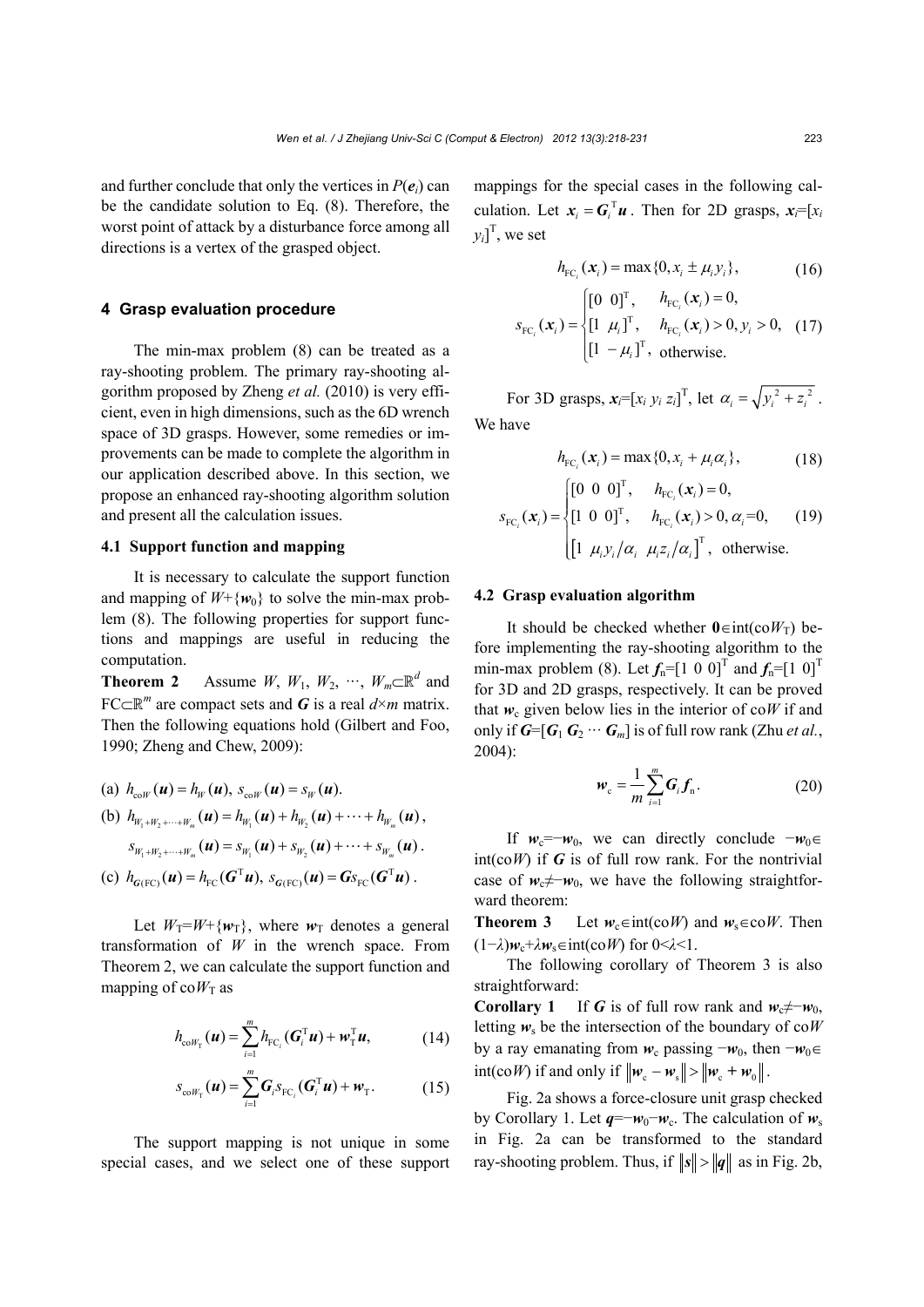then  $-\mathbf{w}_0 \in \text{int}(c \circ W)$ . Let  $\lambda = ||\mathbf{q}|| / ||\mathbf{s}||$ . Then  $\lambda < 1$  indicates a force-closure unit grasp.

Two shortcomings exist for the primary ray-shooting algorithm. Firstly, it does not handle the singular cases when calculating  $c = W_i^{-1}q$ . A simple singular case is illustrated in Fig. 3, where  $s_{\text{coA}}(\boldsymbol{u}_0)$  lies in a ray emanating from the origin and passing through a vertex of  $coV_0$ . Thus, we should make sure  $W_i$  is of full rank before calculating its inverse in our enhanced algorithm.

The ray-shooting algorithm needs to start from an initial set  $V_0$  such that co $V_0$  contains the origin in its interior and is contained in co*A*. The lack of method to obtain this initial set  $V_0$  is another shortcoming of the primary ray-shooting algorithm and we try to fix it here. First, we make the assumption that the friction coefficients  $\mu_i > 0$  for all the *m* (*m*>1) contact points. Let  $r_i$  be the largest radius of the sphere centered at  $f_n/m$  in the force space and fully contained in the friction cone FC*i* (Fig. 4a). Obviously, *ri* can be computed by

$$
r_i = \frac{\mu_i}{m\sqrt{1 + \mu_i^2}}, \quad i = 1, 2, \cdots, m. \tag{21}
$$

If *G* has full row rank, then for an arbitrary nonzero point  $p_j$  in the wrench space  $\mathbb{R}^d$ , let  $\varepsilon_{i,j}$  be formulated by

$$
\varepsilon_{i,j} = \frac{r_i}{\left\| G_i^{\mathrm{T}} (GG^{\mathrm{T}})^{-1} p_j \right\|}, \quad i = 1, 2, \cdots, m. \tag{22}
$$

Let  $\varepsilon_{ij}$ =+∞ when the denominator encounters zero in Eq. (22). Then, we have the following theorem:

**Theorem 4** For any positive  $\varepsilon_i$ , if  $\varepsilon_i \leq \min\{\varepsilon_{i,j}\}$  for all *i*, we have  $w_c + \varepsilon_j p_j \in \text{co } W$ .

**Proof** Let  $\sum_{i=1}^{m} G_i f_i = w_c + \varepsilon_j p_j$ , where  $f_i = f_n/m + \Delta f_i$ . From Eq. (20), we have  $\sum_{i=1}^{m} G_i \Delta f_i = \varepsilon_j p_j$ . The special solution is  $\Delta f_i = G_i^T (GG^T)^{-1} \varepsilon_j p_j$  since *G* has full row rank. From  $0 \leq \varepsilon_i \leq \varepsilon_{i,j}$ , it can be deduced that  $||\Delta f_i|| \leq r_i$ . We further conclude that  $f_i \in FC_i$  for all the *m* contact points (Fig. 4a). Then from the definition of the grasp wrench set *W* in Eq. (6), 1  $\sum_{i=1}^{m} G_i f_i \in W$  is affirmed. Therefore,  $w_c + \varepsilon_j p_j \in \text{co }W$ .





(a) A ray *R* emanating from  $w_c$  passing  $-w_0$  intersects the boundary of co*W* at  $w_s$ ; (b) Adding an offset of  $-w_c$  to co*W*, the ray-shooting problem of (a) transforms to the standard form



**Fig. 3 A singular case in the ray-shooting algorithm** This differs from the singular case depicted by Zheng *et al.*  (2010)



**Fig. 4 Construction for the proof of Theorem 4**  (a) A sphere with a radius of  $r_i$  centered at  $f_n/m$  in the force space is contained in the friction cone FC*i*; (b) Two spheres with radii of *r* and  $(1-\lambda)r$ , respectively, and centered at  $w_c$ and  $-w_0$  in the wrench space are both included by  $\cos W$ 

For 3D grasps, choose  $p_j$  ( $j=1, 2, \cdots, 7$ ) as the vertices of a 6D regular simplex inscribed on the unit sphere centered at the origin of the wrench space  $\mathbb{R}^6$ , and let  $r = \min{\{\varepsilon_{ij}\}}/6$ . With the aid of Theorem 4, it can be easily proven that the sphere with a radius of *r* centered at  $w_c$  (Fig. 4b) is fully contained in co*W*. If the grasp is affirmed to be a force-closure unit grasp, i.e., obtaining a non-negative *λ*<1 from Corollary 1, the sphere with a radius of  $(1-\lambda)r$  centered at  $-w_0$  is also included by co*W*. For 2D grasps, we reach the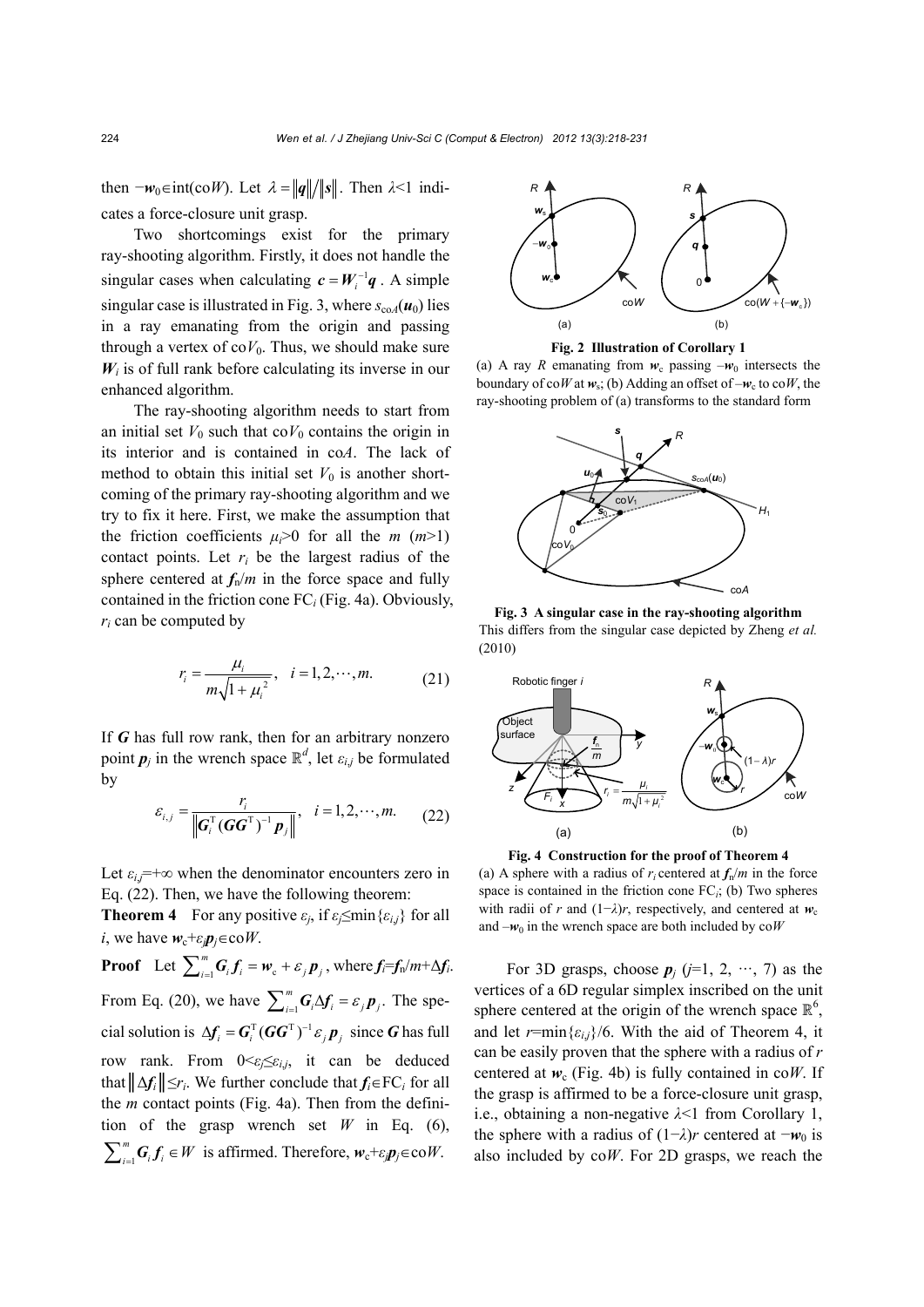same conclusions except that the selection of  $p_i$  ( $j=1$ , 2, 3, 4) comes from a 3D regular simplex and *r* is changed to  $\min(\varepsilon_{i,j})/3$ . Therefore, for 3D (or 2D) grasps, a simple initial set  $V_0$  can be the vertices of a 6D (or 3D) regular simplex inscribed on the sphere centered at the origin with a radius of *r* and (1−*λ*)*r* for  $A=W+\{-w_c\}$  and  $A=W+\{w_0\}$ , respectively.

The enhanced ray-shooting algorithm is almost the same as its original form proposed by Zheng *et al.* (2010) except for the two improvements described above. Thus, we ignore its explicit expression and implement it in our grasp evaluation algorithm as follows:

#### **Algorithm 1** Grasp evaluation

**Input:** The offset wrench  $w_0$ , the friction coefficients  $\mu_i$  and the positions  $r_i$  for *m* contact points, the vertices  $v_i$ ,  $j=1, 2, \dots$ , of the grasped polyhedral object, and discretized force direction  $e_i$ ,  $i=1, 2, \dots, n$ .

**Output:** If the grasp is a force-closure unit grasp, return the grasp quality  $\rho_m$  dedicated by Eq. (9).

```
1 Compute G_i, w_c, and W by Eqs. (3), (20), and (6),
      respectively. Let G \leftarrow [G_1 \ G_2 \ \cdots \ G_m]2 if GGT
 is not of full rank then
3 abort {it is not a force-closure unit grasp} 
4 end if
5 if w_c = -w_0 then
6 λ←0 
7 else 
8 A←W+{−wc}, q←−w0−wc. Compute s by the 
           enhanced ray-shooting algorithm 
9 if ||s|| > ||q|| then
10 \lambda \leftarrow ||q||/||s||11 else
12 abort {it is not a force-closure unit grasp}
13 end if
14 end if
```
- 15 **for all** discretized force directions  $e_i$  **do**
- 16 select vertices  $v_i$  such that  $e_i$  lies in their friction cones  $A \leftarrow W + \{\boldsymbol{w}_0\}, \ \boldsymbol{w}_{i,j} \leftarrow \left[\boldsymbol{e}_i^{\mathrm{T}} \boldsymbol{e}_i^{\mathrm{T}} [\boldsymbol{v}_j]_{\mathsf{x}}^{\mathrm{T}} \right]^{\mathrm{T}}$

```
17 for all vertices v_i do
```
- 18 *q*←−*wi*,*j*, calculate *s* by the enhanced ray-shooting algorithm.  $\rho_{i,j} \leftarrow ||s|| / ||q||$
- 19 **end for**
- 20  $\rho^*(e_i)$ ←min $\{\rho_{i,j}\}$
- 21 **end for**
- 22 **return**  $\rho_m \leftarrow \min \{ \rho^*(e_i) \}$

## **4.3 Discussions on the grasp evaluation algorithm**

In the above algorithm, the force-closure unit grasp is checked in lines 1 to 14 according to Corollary 1, and the grasp quality is calculated in lines 15 to 22 by the enhanced ray-shooting algorithm. The above grasp evaluation algorithm is very fast because linearization of the friction cones is not needed. However, a large number of callings for the enhanced ray-shooting algorithm are needed in line 18 when the number of force directions and the number of vertices of the grasped polyhedral object are very large. Suppose  $w_j$  ( $j=1, 2, \cdots, M$ ) are the disturbance wrenches in  $W_d$  (Fig. 5a). We first calculate a simplex  $\cot V_0$  containing the origin of the wrench space in its interior and with all the *d*+1 vertices on the boundary of  $co(W+\{w_0\})$ . When calculating the intersection point of the boundary of  $co(W+\{w_0\})$  by the ray in the direction of  $w_1$  by means of the enhanced rayshooting algorithm, a sequence of simplexes will be generated. We can record some of these simplexes to speed up the computation of the ray-shooting problem in the direction of  $w_2$ . A recursive problem decomposition strategy is recommended to avoid reduplicate simplex calculations:



**Fig. 5 Recursive problem decomposition**

(a) The grasp evaluation algorithm needs to determine all the intersection points; (b) A searching tree generated by recursive problem decomposition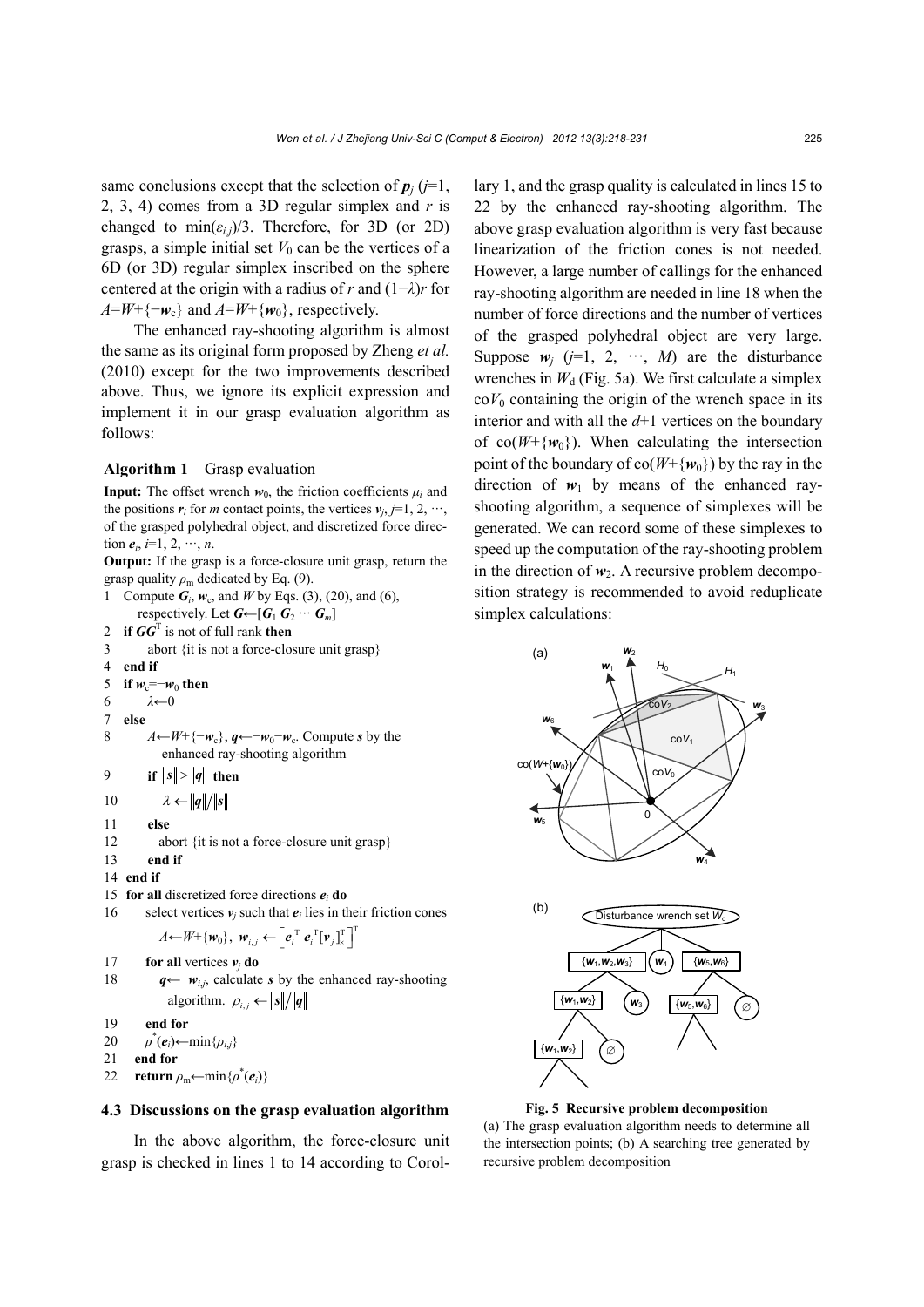1. Divide the disturbance wrench set  $W_d$  into  $d+1$ subsets such that all the rays shooting in the direction  $w_i$  from the same subset intersect the same facet of  $coV<sub>0</sub>$ . Attach the corresponding intersection facet to each subset.

2. For each subset with more than one element, calculate the support mapping  $s_A$  of co( $W + \{w_0\}$ ) in the outward normal direction of the corresponding intersection facet co $F$ . If the distance between  $s_A$  and co*F* is less than the termination tolerance *ε*, then output the intersection points on the facet co*F* by all the rays shooting in the direction  $w_i$  chosen from the subset; otherwise, construct a new simplex co*V* using the face  $\cos F$  and the support mapping  $s_A$ . Then further divide the disturbance wrenches in the subset into *d* low-layer subsets such that all the rays in the direction  $w_i$  in the same low-layer subset intersect the same new facet of co*V*. Attach the new corresponding intersection facet to each low-layer subset.

3. For each subset with only one element  $w_i$ , we can resort to the enhanced ray-shooting algorithm to calculate the intersection point on the boundary of  $\cot(W + \{w_0\})$ . Note that we can skip some of the steps in the enhanced ray-shooting algorithm since some of the simplexes have already been calculated.

4. Recursively repeat step 2 or 3 for each new subset until no new subsets are generated in step 2.

The recursive problem decomposition strategy described above can be represented by a search tree structure. The root node represents all elements in the disturbance wrench set  $W_d$ . All the elements in a non-leaf node are divided and assigned to its child nodes depending on the face intersected by the ray. A simple search tree is illustrated in Fig. 5b, where *d*=2,  $\emptyset$  is the empty set, and there are only six disturbance wrenches in  $W_d$ . Note that the searching tree strategy will not accelerate the grasp evaluation algorithm when the number of force directions and the number of vertices of a grasped polyhedral object are relatively small.

Another method to speed up the grasp evaluation algorithm is a short-circuiting technique. In the iteration of the ray-shooting algorithm shown in Fig. 1, we obtain a sequence of  ${s_i}$  which is convergent to the intersection point *s*. Obviously,  $||s_i|| \le ||s||$ . Let  $\rho_m$  be the minimum grasp quality among all the checked disturbance wrenches. The iteration of the enhanced ray-shooting algorithm in line 18 can be terminated immediately once  $||s_i|| > \rho_m ||q||$  occurs; i.e., the calculation of *s* is not required.

The ray-shooting algorithm proposed by Zheng *et al.* (2010) can cope with arbitrary object grasping. However, our grasp evaluation algorithm is limited to polyhedral object grasping because the disturbance wrench set  $W_d$  is difficult to calculate for nonpolyhedral objects. A possible approach to modeling the disturbance wrench may be as follows. First, approximate the surface of an arbitrary object by a point set and their corresponding normal direction (Roa and Suárez, 2009). Second, calculate the candidate wrench set that contains all the wrenches generated by those discretized forces  $e_i$  in the friction cone for each point. Finally, the disturbance wrench set  $W_d$  can be selected as those wrenches on the boundary of the convex hull of the candidate wrench set.

#### **5 Contact points regrasp planning**

When allowing the contact points to move on the faces of the grasped polyhedral object, the grasp quality measured by Eq. (9) will change accordingly. In this section, we discuss how to place the contact points appropriately to achieve better grasp quality for 3D grasps. The following assumptions are made first:

1. The initial contact points form a force-closure unit grasp.

2. The *i*th contact position  $r_i$  is restricted to a face denoted by *Ci*.

# **5.1 Necessary condition for grasp quality improvement**

Considering the *i*th contact position  $r_i$  moving to a new position  $r_i'$  on the contact face  $C_i$  (Fig. 6a), the amount of the change  $\delta r_i = r'_i - r_i$  can be expressed in the initial local contact coordinate frame by  $[0 \delta y_i]$  $\delta z_i$ <sup>T</sup>. Note that  $\boldsymbol{R}_i$  in Eq. (3) is a constant matrix when  $r_i$  is restricted to the movement on the face  $C_i$ . Therefore,  $r_i'$  can be expressed in the object coordinate frame as

$$
\boldsymbol{r}'_i = \boldsymbol{r}_i + \boldsymbol{R}_i [0 \ \delta y_i \ \delta z_i]^{\mathrm{T}}. \tag{23}
$$

The grasp matrix  $G_i$  changes to  $G'_i$  accordingly,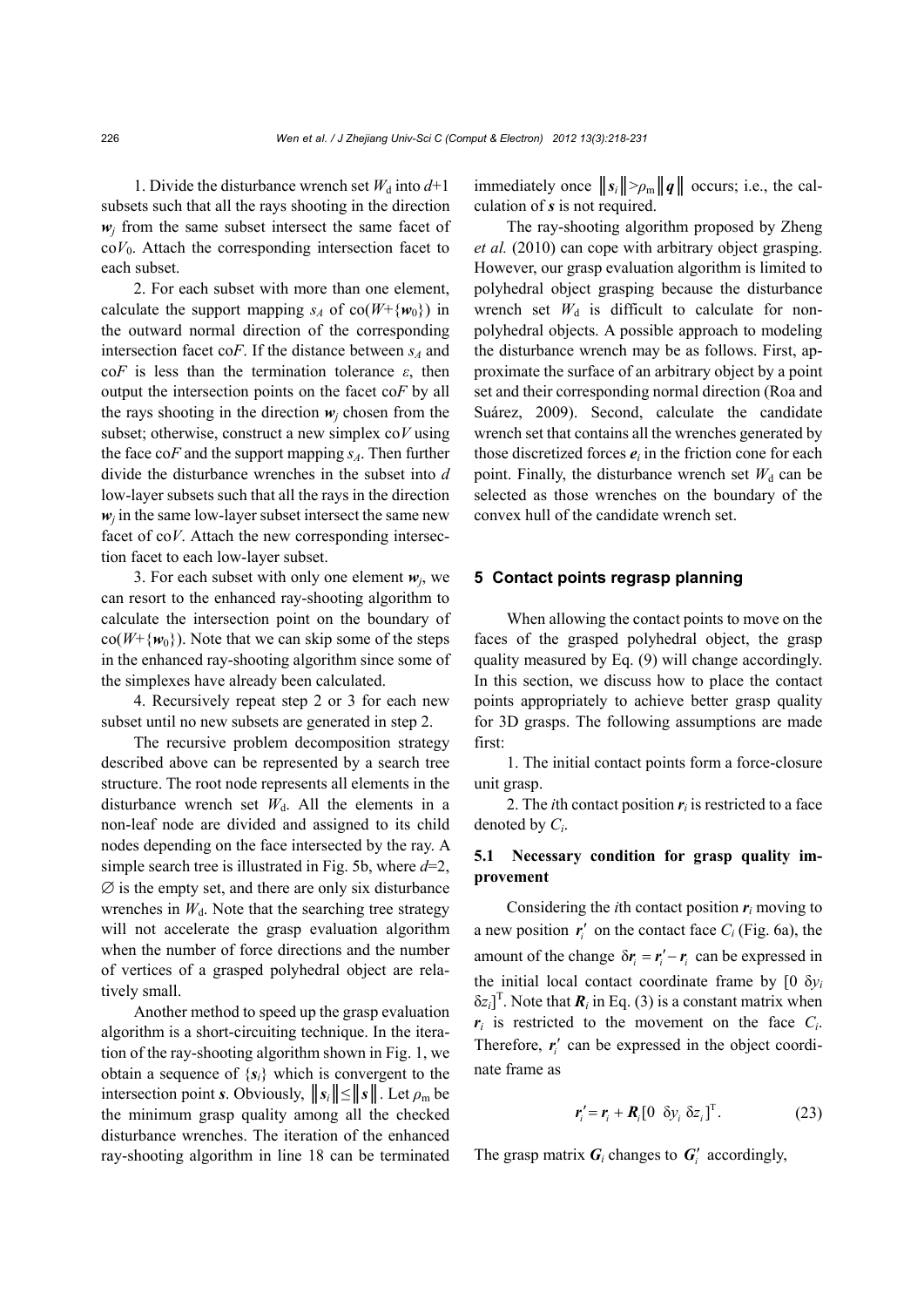

**Fig. 6 The moving of the contact points** 

(a) The *i*th contact point moving on a face; (b) The variation of the total grasp wrench set resulting from the moving of all the contact points

$$
G'_{i} = G_{i} + \begin{bmatrix} 0 \\ R_{i} S_{i} \end{bmatrix}, \qquad (24)
$$

where 0 is a  $3\times3$  zero matrix and  $S_i$  is a skewed symmetric matrix in the following form:

$$
\boldsymbol{S}_{i} = \begin{bmatrix} 0 & -\delta z_{i} & \delta y_{i} \\ \delta z_{i} & 0 & 0 \\ -\delta y_{i} & 0 & 0 \end{bmatrix} . \tag{25}
$$

Suppose after moving by  $\delta r_i$  for all the contact points on each contact face, the total grasp wrench set *W* calculated using Eq. (6) changes to *W*′. Let  $A=W+\{w_0\}$  and  $A'=W'+\{w_0\}$  (Fig. 6b). Suppose both co*A* and co*A*′ contain the origin of the wrench space in their interiors. Let  $\rho_i = \max\{\rho | -\rho \mathbf{w}_i \in \text{coA}\}\$  for all the disturbance wrenches  $w_i$  contained in  $W_d$ , and *k* be the index that satisfies  $\rho_k \leq \rho_j$  for all *j*=1, 2, ···, *M*. Obviously,  $\rho_k$  is the grasp quality measured by Eq. (9). In Fig. 6b, the hyperplane *H* with normal  $n_k$  supports co*A* at *s*, which is the intersection point on the boundary of co*A* by the ray *R*. Suppose both *s* and *n<sup>k</sup>* are calculated by the ray-shooting algorithm beforehand (the short-circuiting technique is not implemented). We have  $h_a(n_k) = n_k^T s = 1$  when ignoring the tolerance *ε*. Therefore, it can be concluded that

$$
\rho_k = \frac{\|\mathbf{s}\|}{\|\mathbf{w}_k\|} = \frac{1}{\mathbf{n}_k^{\mathrm{T}} \mathbf{w}_k}.
$$
 (26)

When the total grasp wrench set is changed to *W*<sup>*n*</sup>

(Fig. 6b, dotted line) we have  $h_{\mu}(\mathbf{n}_{k}) \geq \mathbf{n}_{k}^{\mathrm{T}} \mathbf{s}'$ , where *s*′ is the intersection point on the boundary of co*A*′ by the ray *R*. All three points  $s'$ ,  $s$ , and  $w_k$  lie on the same ray *R*; thus, the solution to  $\rho'_{k} = \max \{ \rho \mid -\rho w_{k} \in \text{coA'} \}$ is bounded by

$$
\rho'_{k} = \frac{\|\mathbf{s}'\|}{\|\mathbf{w}_{k}\|} \le h_{A}(\mathbf{n}_{k})\rho_{k}.
$$
 (27)

Therefore,  $h_A(\mathbf{n}_k)$ >1 is a necessary condition for the grasp quality improvement when *W* is changed to *W*′. We use this necessary condition to guide the movement of contact points, and it works well in our numerical examples demonstrated in Section 6.

## **5.2 Heuristic regrasp planning algorithm**

We begin with a discussion about the influence of the movement of  $\delta r_i$  on  $h_A(n_k)$ . Choose  $\delta r_i = [0 \delta y_i]$  $\delta z_i$ <sup>T</sup> with respect to each local contact coordinate frame for  $i=1, 2, \dots, m$ . Let  $d_i = G_i^T n_i$ . Then from Eq. (24), the variation  $\delta d_i$  is formulated by

$$
\delta \boldsymbol{d}_{i} = \begin{bmatrix} -\boldsymbol{n}_{kR}^{\mathrm{T}} \boldsymbol{R}_{\mathrm{V}i3} & \boldsymbol{n}_{kR}^{\mathrm{T}} \boldsymbol{R}_{\mathrm{V}i2} \\ 0 & -\boldsymbol{n}_{kR}^{\mathrm{T}} \boldsymbol{R}_{\mathrm{V}i1} \\ \boldsymbol{n}_{kR}^{\mathrm{T}} \boldsymbol{R}_{\mathrm{V}i1} & 0 \end{bmatrix} \begin{bmatrix} \delta \boldsymbol{y}_{i} \\ \delta \boldsymbol{z}_{i} \end{bmatrix}, \qquad (28)
$$

where  $R_{Vi1}$ ,  $R_{Vi2}$ , and  $R_{Vi3}$  are the first, second, and third column vectors, respectively, of the rotation matrix  $\mathbf{R}_i$ , and  $\mathbf{n}_{kR} \in \mathbb{R}^3$  is a column vector formulated by the last three elements in  $n_k$ . It is easy to prove that  $h_{\text{FC}_i}$  ( $d_i$ ) satisfies the Lipschitz continuity from Eq. (18), which implies its differentiability almost everywhere w.r.t. *di*. From Eq. (28), *di* is differentiable w.r.t.  $y_i$  and  $z_i$ . Let  $d_i = [\mathrm{d}x_i \mathrm{d}y_i \mathrm{d}z_i]^T$ . Then the partial derivatives of  $h_{\text{FC}_i}(\boldsymbol{d}_i)$  w.r.t.  $y_i$  and  $z_i$  are determined by

$$
\frac{\partial h_{\text{FC}_i}(\boldsymbol{d}_i)}{\partial y_i} = \begin{cases}\n-\boldsymbol{n}_{kR}^{\text{T}} R_{\text{V}_i 3} + \frac{\mu_i \text{d} z_i}{\sqrt{\text{d} y_i^2 + \text{d} z_i^2}} \boldsymbol{n}_{kR}^{\text{T}} R_{\text{V}_i 1}, \\
\text{if } \mu_i \sqrt{\text{d} y_i^2 + \text{d} z_i^2} > \max\{0, -\text{d} x_i\}, \\
0, \\
\text{if } \mu_i \sqrt{\text{d} y_i^2 + \text{d} z_i^2} < \max\{0, -\text{d} x_i\},\n\end{cases}
$$
\n(29)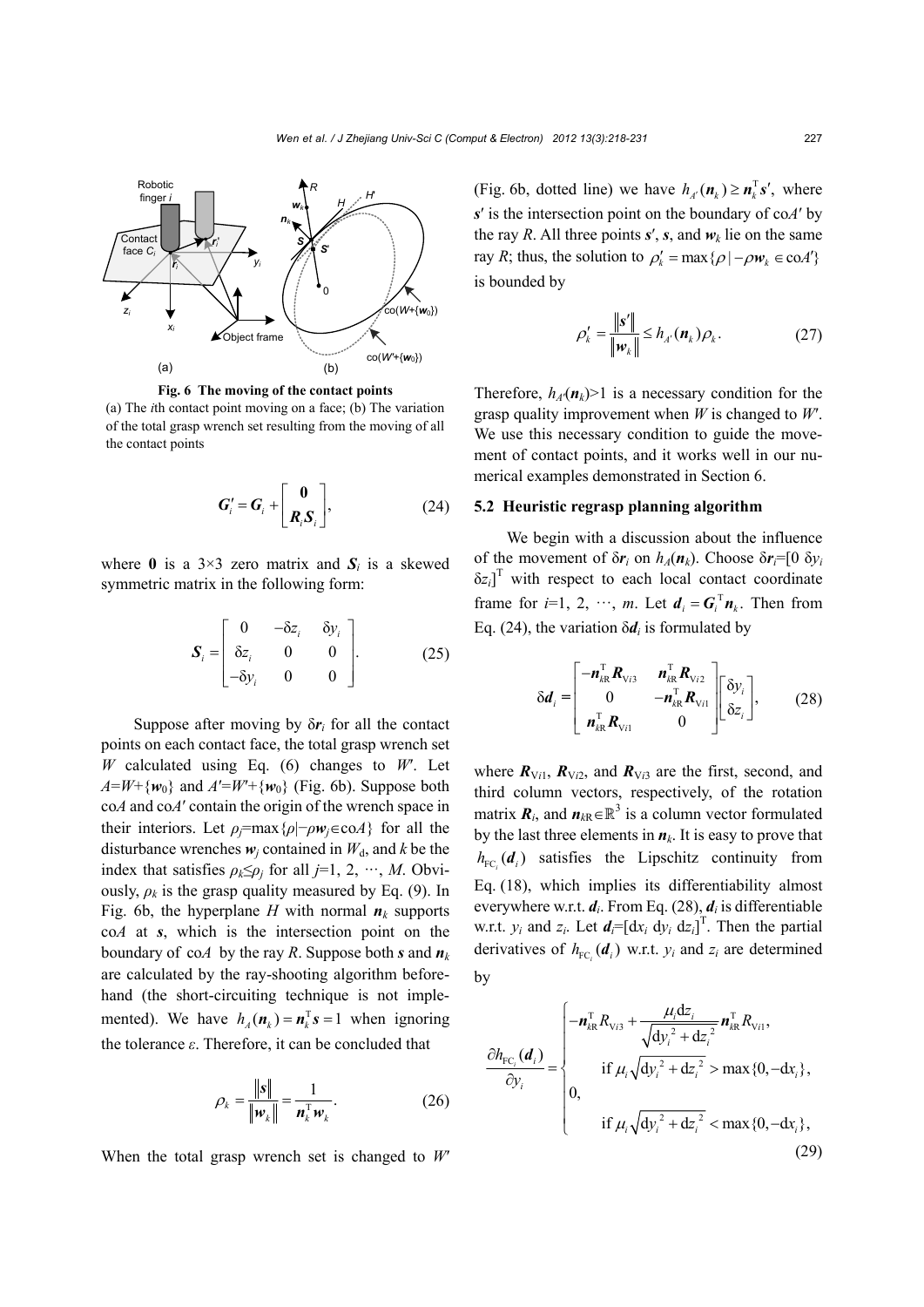$$
\frac{\partial h_{\text{FC}_i}(\boldsymbol{d}_i)}{\partial z_i} = \begin{cases}\n\boldsymbol{n}_{\text{AR}}^{\text{T}} R_{\text{Vi2}} - \frac{\mu_i \text{d} y_i}{\sqrt{\text{d} y_i^2 + \text{d} z_i^2}} \boldsymbol{n}_{\text{AR}}^{\text{T}} R_{\text{Vi1}},\\
\text{if } \mu_i \sqrt{\text{d} y_i^2 + \text{d} z_i^2} > \max\{0, -\text{d} x_i\},\\
0, \quad \text{if } \mu_i \sqrt{\text{d} y_i^2 + \text{d} z_i^2} < \max\{0, -\text{d} x_i\}. \tag{30}\n\end{cases}
$$

Note that  $h_{\text{FC}_i}(\boldsymbol{d}_i)$  is not differentiable when  $\mu_1 \sqrt{dy_i^2 + dz_i^2} = \max\{0, -dx_i\}.$  Luckily, the irregular  $d_i$  is rarely encountered in numerical examples. Besides, we can perform a small perturbation to escape this irregular point even if a non-differentiable case is encountered.

Let  $y=[y_1 z_1 y_2 z_2 \cdots y_m z_m]^T$  be a 2*m*-dimensional column vector and δ*y* combine the variations of all the contact points. From Eq. (14),  $\delta h_A(n_k) = L_k \delta y$ , where  $L_k$ is formulated by

$$
L_{k} = \left[\begin{array}{cc}\frac{\partial h_{\text{FC}_1}(\boldsymbol{d}_1)}{\partial y_1} & \frac{\partial h_{\text{FC}_1}(\boldsymbol{d}_1)}{\partial z_1} & \frac{\partial h_{\text{FC}_2}(\boldsymbol{d}_2)}{\partial y_2} & \frac{\partial h_{\text{FC}_2}(\boldsymbol{d}_2)}{\partial z_2} \\ \cdots & \frac{\partial h_{\text{FC}_m}(\boldsymbol{d}_m)}{\partial y_m} & \frac{\partial h_{\text{FC}_m}(\boldsymbol{d}_m)}{\partial z_m}\end{array}\right]
$$
(31)

Note that we use a subscript *k* in Eq. (31) because  $n_k$  is hidden in  $d_i = G_i^T n_k$ . For all the other disturbance wrenches  $w_i$  ( $j \neq k$ ) contained in  $W_d$ , we can calculate  $L_i$ by Eq. (31) in the same way. Therefore, the variation δ*y* satisfying *Lk*δ*y*>**0** is a possible direction for grasp quality improvement. Based on this observation, we formulate the following linear programming problem for the estimation of the optimum amount of change  $\Delta y$  in the initial local contact coordinate frame:

$$
\max L_k \Delta y
$$
  
s.t.  $A_1 \Delta y \ge b_1, A_2 \Delta y \ge b_2,$  (32)

where  $A_1 = [L_1^T L_2^T \cdots L_{k-1}^T L_{k+1}^T \cdots L_M^T]^T$ ,  $b_1 = [\rho_k - \rho_1]$ *p*<sub>*k*</sub>−*p*<sub>2</sub> … *p*<sub>*k*</sub>−*p*<sub>*k*−1</sub> *p*<sub>*k*</sub>−*p*<sub>*k*+1</sub> … *p*<sub>*k*</sub>−*p*<sub>*M*</sub>]<sup>T</sup>, and *A*<sub>2</sub>∆*y*≥*b*<sub>2</sub> represents the constraint such that the new contact position  $r_i' \in C_i$  after the movement of  $\Delta y$ . Let  $\Delta y^*$ denote the solution to Eq. (32) and suppose  $||\Delta y^*|| \neq 0$ . We have a moving of  $\chi \Delta y^*$  which will certainly increase  $h_A(n_k)$  if  $\chi$  is a sufficiently small positive

number. Let  $\sigma$  be the termination tolerance and  $n_{\text{max}}$  be the maximum iteration number. By assigning  $\chi \in (0, 1)$ , we have the heuristic regrasp planning algorithm as follows:

## **Algorithm 2** Heuristic regrasp planning

**Input:** The initial force-closure unit grasp contact positions  $r_i$ and the constraint face *Ci* for *m* contact points, and the disturbance wrench set  $W_d$ .

**Output:** The final grasp quality  $\rho^*$  and all contact points  $r_i$ .

- 1 Compute  $\rho_i$  and  $\mathbf{n}_i$  for all the disturbance wrenches in  $W_d$ . Let  $\rho^* \leftarrow \min \rho_j$ . Select *k* such that  $\rho_k = \rho^*$
- 2 Formulate Eq. (32) and compute  $\Delta y^*$ ,  $n \leftarrow 0$
- 3 **repeat**
- 4  $r_i^0 \leftarrow r_i$  for  $i=1, 2, \dots, m$ , update all  $r_i$  by a moving of Δ*y*\* , and call Algorithm 1

5 **if**  $\rho_m \leq \rho^*$  or it is not a force-closure unit grasp then 6 **repeat**

- 7  $r_i \leftarrow r_i^0$ ,  $\Delta y^* \leftarrow \chi \Delta y^*$ , update all  $r_i$  by a moving of Δ*y*\* , and call Algorithm 1
- 8 **until**  $\|\Delta y^*\| < \sigma$  or  $\rho_m > \rho^*$
- 9 **if**  $\|\Delta y^*\| < \sigma$  then
- 10 break
- 11 **end if**
- 12 **end if**

13  $\rho^* \leftarrow \rho_m$ , *n* $\leftarrow$ *n*+1, formulate Eq. (32), and compute  $\Delta y^*$ 

- 14 **until**  $\|\Delta y^*\| < \sigma$  or  $n \ge n_{\text{max}}$
- 15 **return**  $\rho^*$  and  $\mathbf{r}_i$  for  $i=1, 2, \dots, m$

## **6 Numerical examples**

We verify the performance of the proposed algorithms in this section using three numerical examples. All the examples were implemented using MATLAB 7.5 on a 3.16 GHz Intel Core 2 Duo desktop computer. The coefficients of the friction for contact points and disturbance forces were set to 0.3 and 1.5, respectively. The unit of length for the objects was cm while the unit of force was set to N in the numerical examples. The termination tolerance *ε* in the ray-shooting algorithm was set to  $10^{-5}$ . We adopted the same friction cone for a vertex as that defined by Strandberg and Wahlberg (2006). It was taken as the union of all the cones belonging to the faces forming the vertex. An additional cone in the direction of the averaged vertex normal was also added.

**Example 1** This example was designed to verify the efficiency of the grasp evaluation algorithm in 2D grasps. Five 2D grasp cases were considered (Fig. 7).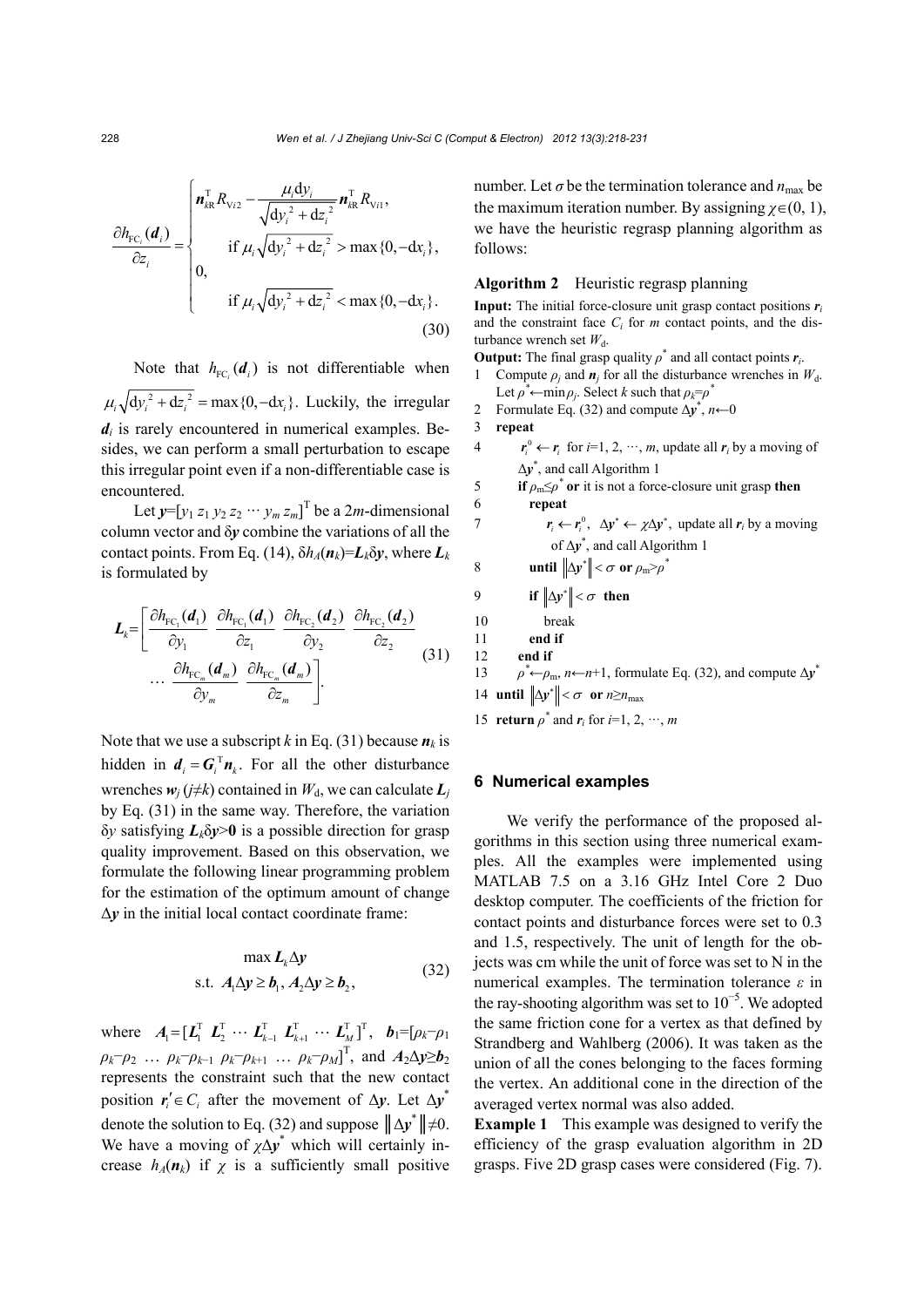



The original grasp object is a rectangle of 8×4 in case A. The reference frame is placed in the center of the rectangle, and the coordinates of the four contacts are  $[\pm 2 \pm 2]^T$ . All the other cases are modifications of case A. In case B the origin is moved left by two units and the reference frame is rotated anticlockwise by 45°. In case C all the contact points are moved right by one unit. In case D the grasp and the object are scaled by a factor of 1.5. In case E two rectangles with dimensions 2×4 are added to the grasped object

We first set the resolution of the disturbance force directions to 5°, i.e., *n*=72, and calculated 164 disturbance wrenches in  $W_d$  for each case. Five grasp qualities were obtained, i.e.,  $\rho_c$ =0.6477,  $\rho_E$ =0.5877, and  $\rho_A = \rho_B = 0.7213$  after calling Algorithm 1. Our grasp quality measure more closely resembled human intuition compared with other quality evaluation methods discussed by Borst *et al.* (2004). The results were independent of the scale and the choice of the reference frame. The computation costs measured by time are listed in Table 2. Next, we increased the resolution of the disturbance force directions to 0.1°, i.e., *n*=3600, and repeated the grasp evaluation procedure. To demonstrate the efficiency improvement yielded by our searching tree, we also implemented the grasp evaluation algorithm without the searching tree. The computation costs are also listed in Table 2. For *n*=72 and *n*=3600, the average CPU times of our searching tree method were only 4.64% and 2.02% respectively, of those calculated without the searching tree.

**Example 2** This example was originally presented by Strandberg and Wahlberg (2006) for 3D grasp evaluation. A box of  $2 \times 2 \times 5$  was grasped with four point contacts (Fig. 8a). The object coordinate frame was attached to the center of the box. The contact positions were  $[\pm 1 \ 0 \ 0]^T$  and  $[0 \ \pm 1 \ 0]^T$ . The

|  |  |  | <b>Table 2 Execution time for Example 1</b> |
|--|--|--|---------------------------------------------|
|--|--|--|---------------------------------------------|

|               | Execution time (ms) |          |                        |          |  |  |
|---------------|---------------------|----------|------------------------|----------|--|--|
| Case          | With searching tree |          | Without searching tree |          |  |  |
|               | $n = 72$            | $n=3600$ | $n = 72$               | $n=3600$ |  |  |
| A             | 38.75               | 130.8    | 879.3                  | 6426     |  |  |
| B             | 42.71               | 134.8    | 929.6                  | 6663     |  |  |
| $\mathcal{C}$ | 40.93               | 134.5    | 776.3                  | 6641     |  |  |
| D             | 33.95               | 127.8    | 763.4                  | 6329     |  |  |
| E             | 35.15               | 130.7    | 781.0                  | 6463     |  |  |
| Mean          | 38.30               | 131.7    | 825.9                  | 6504     |  |  |

*n* is the number of discretized disturbance force directions

resolutions of the disturbance force directions were set to 10.59° and 10° for  $\theta$  and  $\varphi$ , respectively. Thus, it resulted in a total of 578 force directions and 2664 disturbance wrenches in  $W<sub>d</sub>$ . The grasp evaluation algorithm with the short-circuiting technique was implemented twice: in the first implementation gravity was ignored, while in the second one gravity of  $g=[0\ 0\ -0.3]$ <sup>T</sup> was considered. Then, a contact point in the center of the bottom face was added (Fig. 8b) to increase the grasp quality. The algorithm proposed by Strandberg and Wahlberg (2006) adopts the UGWS as a convex combination of all linearized primitive wrenches for simplification. Thus, to compare computation time, we have to compute the Minkowski sum of primitive wrenches before implementing their method. We linearized the friction cone FC*i* using a *k*-sided pyramid  $(k=3, 5, 7)$  and computed the elements of the Minkowski sum of primitive wrenches using the algorithm proposed by Zheng and Qian (2006). Then, we implemented Strandberg and Wahlberg's method using the convex hull of the computed Minkowski sum. The consumed CPU time and grasp quality  $\rho_m$  are listed in Table 3 in comparison with those obtained using our method.



**Fig. 8 Illustration of grasps evaluated in Example 2**  (a) Four point contacts; (b) Five point contacts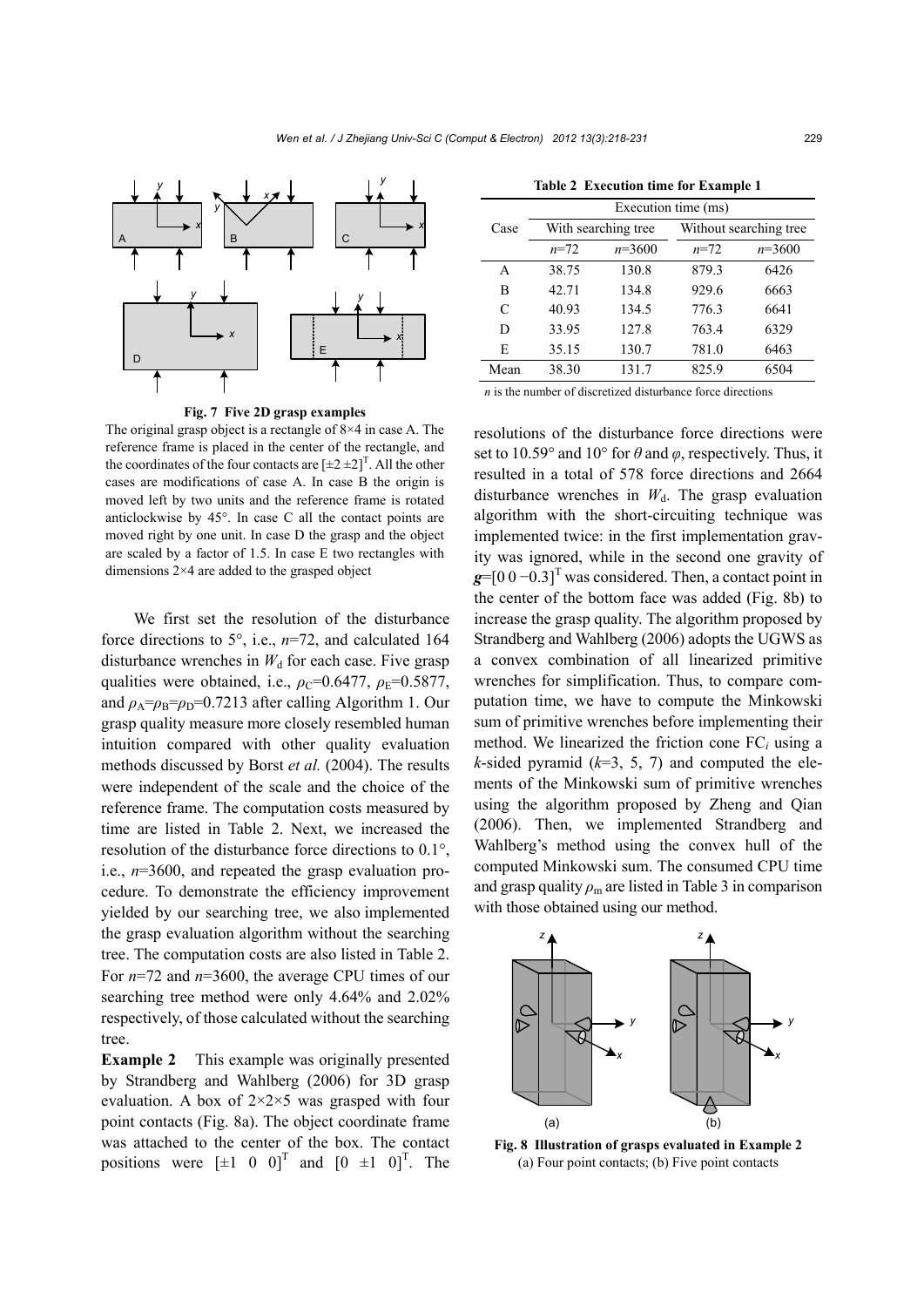| Grasp configuration                      | CPU time (s) |                                |       | $\rho_{\rm m}$ |                                |        |         |        |
|------------------------------------------|--------------|--------------------------------|-------|----------------|--------------------------------|--------|---------|--------|
|                                          | Ours         | Strandberg and Wahlberg (2006) |       | Ours           | Strandberg and Wahlberg (2006) |        |         |        |
|                                          |              | $k = 3$                        | k=5   | $k = 7$        |                                | $k=3$  | $k = 5$ | $k=7$  |
| Fig. 8a, $g=[0\ 0\ 0]^T$                 | 2.69         | 10.1                           | 37.0  | 68.7           | 0.2236                         | 0.1591 | 0.2039  | 0.2169 |
| Fig. 8a, $g=[0 \ 0 \ -0.3]^{T}$          | 2.65         | 10.5                           | 38.2  | 75.9           | 0.1949                         | 0.1208 | 0.1710  | 0.1844 |
| Fig. 8b, $g=[0 \ 0 \ -0.3]$ <sup>T</sup> | 2.73         | 38.6                           | 139.4 | 334.2          | 0.3317                         | 0.1951 | 0.2790  | 0.3037 |

**Table 3 Comparison of consumed CPU time and grasp quality between our method with short-circuiting and Strandberg and Wahlberg (2006)'s method in Example 2** 

*k* is the number of force vectors to linearize the friction cone

We can see that the consumed CPU time of our method was less than that of Strandberg and Wahlberg's method even when *k*=3 (the minimum number to linearize the friction cone for 3D grasps) and our method obtained much higher accuracy on grasp quality (Table 3). The CPU time consumed using their method increased dramatically with the growth of the number to linearize the friction cone and the number of contacts because there were (*k*+1)*<sup>m</sup>*−1 elements in the Minkowski sum of primitive wrenches. For instance, we obtained 32767 elements in computing the Minkowski sum and found 977044 hyperplanes when implementing their method for *k*=7 and *m*=5. Therefore, their method is not suitable for grasp evaluation based on the UGWS described in this paper when the number of contacts is relatively large.

**Example 3** The contact points planning was tested in this example for a triangular prism with height 2 (Fig. 9), given by Watanabe and Yoshikawa (2007). The base of this triangular prism was a right isosceles triangle with a size of  $4 \times 4 \times 4 \sqrt{2}$ . We placed the object coordinate frame at the isosceles vertex of the bottom triangular; thus, the object's centroid translated to  $\left[4/3, 4/3, 1\right]^T$ . The gravitational force applied to the object was  $g=[0 \ 0 \ -0.16]^T$ , and the contact points were restricted to three lateral faces. Five thousand grasp configurations were sampled on the object, and 279 force-closure unit grasps were found by running the grasp test part, i.e., lines 1 to 14, of Algorithm 1. The average CPU time for a grasp test was 10.38 ms. Next, we planned the optimal grasp configuration using the heuristic regrasp planning algorithm proposed in Section 5. The resolutions of the disturbance force directions were set to 15° for both  $\theta$  and  $\varphi$ , resulting in a total of 266 force directions and 932 disturbance wrenches in  $W_d$ . The termination tolerance  $\sigma$ and the maximum iteration number  $n_{\text{max}}$  were taken to be  $10^{-4}$  and 20, respectively. We set  $\chi$ =0.2 and took the first 50 force-closure unit grasps in the grasp test

procedure as the initial grasps. Fig. 10 shows the correlation between the initial and the final grasp quality. The average grasp qualities for the initial grasp and the final grasp were 0.0206 and 0.1069, respectively. The average CPU time for a single heuristic searching procedure was 180.7 s.



**Fig. 9 Contact points planning in Example 3**



**Fig. 10 Initial vs. final grasp quality for contact points regrasp planning in Example 3**

#### **7 Conclusions**

Like the evaluation procedure based on the ability of the grasp to reject disturbance forces proposed by Strandberg and Wahlberg (2006), our approach incorporates the object geometry, can be visualized easily for 3D grasps, and is independent of the scale and choice of the reference frame. However, our method is based on an enhanced ray-shooting algorithm in which the geometry of the grasp wrench space is read by the support mapping. Therefore, a common and more natural grasp wrench space which